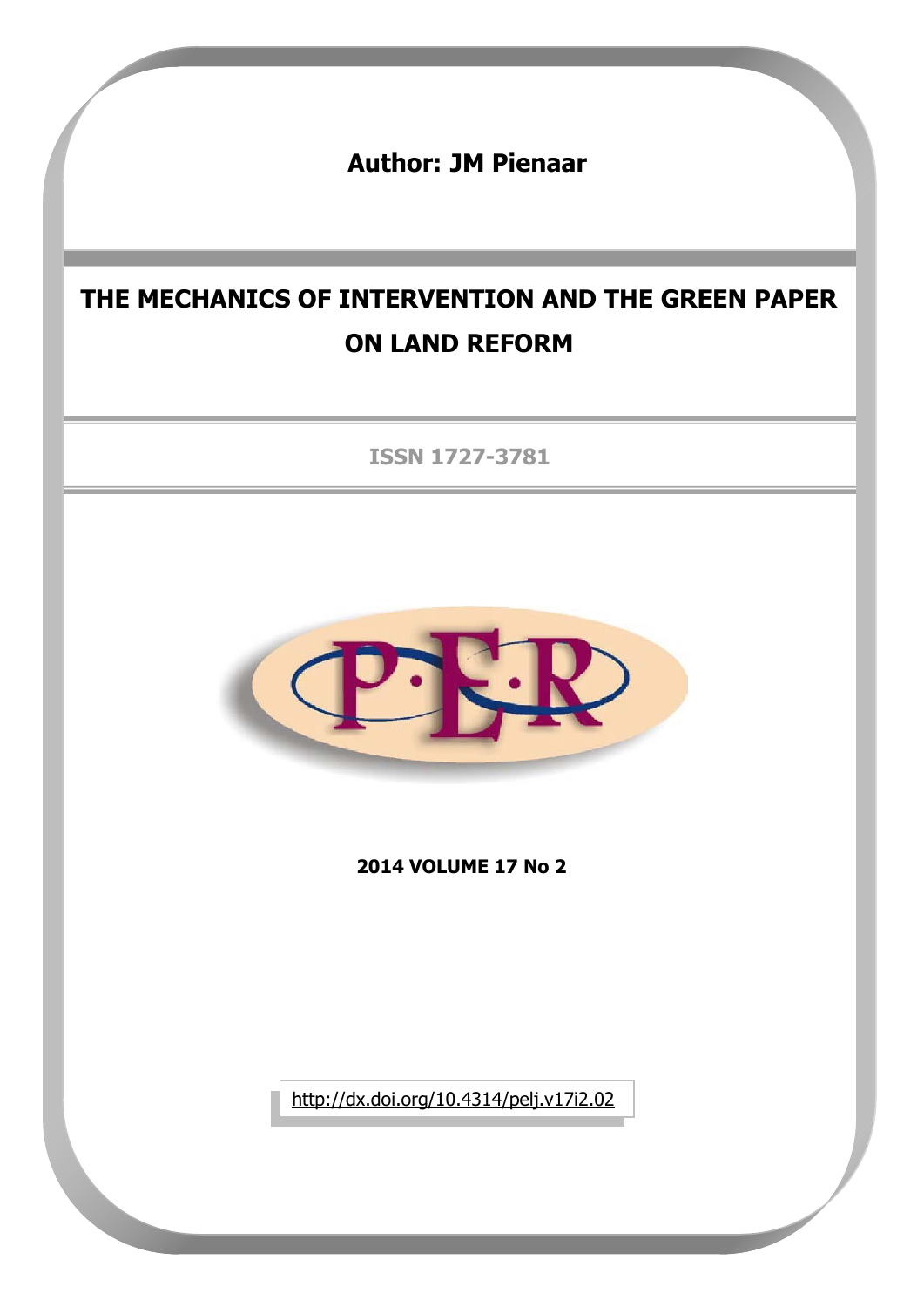# **THE MECHANICS OF INTERVENTION AND THE GREEN PAPER ON LAND REFORM**

# **JM Pienaar**

# **1 Introduction**

-

One of the outstanding characteristics of South African land control is that there has always been some kind of official state interference.<sup>1</sup> Over time, interference has taken the form of policies, legislative measures (both primary and subordinate), programmes, plans and papers. Concomitant to the measures issued was an overarching administrative structure rooted in different levels of government and encompassing various departments and agencies. Underlying the above was an ideology of separation on the basis of race with particular class, gender and racial implications.<sup>2</sup>

In the process of state interference, the law has been integral. Measures promulgated and policies published have resulted from formal, official processes embodying formal, official provisions. Regulation of access to and control of land occurred within an ambience of legality, despite essentially being unjust and inequitable. Regulation and interference occurred on an ongoing basis: one adjustment here would impact on another aspect, resulting in continuous action and reaction, conduct and response. Overall, a fragmented, diverse, inequitable and complex land control system resulted from the mechanics of intervention, especially those of the previous century. $3$ 

Juanita M Pienaar. B.Iuris (cum laude), LL.B, LL.M, LL.D, Professor, Department of Private Law, Stellenbosch University. Email: jmp@sun.ac.za

<sup>1</sup> See in general Sparks Mind of South Africa 301-332; Van der Merwe 1989 TSAR 663-692; Feinstein Economic History 13; Giliomee Afrikaners 8; Changuion and Steenkamp Omstrede Land 17-18; Carey-Miller and Pope Land Title 3-4; Bennett "African Land" 66.

<sup>&</sup>lt;sup>2</sup> Girvin "Race and Race Classification" 1-11; Beinart *Twentieth Century South Africa* 143; Govender "Race and Social Rights" 229-242; Feinstein Economic History 13; Van der Merwe and Pienaar "Land Reform in South Africa" 334-380. See generally Lever South African Society; Du Pre Separate but Unequal.

<sup>3</sup> Pienaar 2011 Speculum Iuris 108-133; Van der Merwe and Pienaar "Land Reform in South Africa" 334-380; Carey-Miller and Pope Land Title 40-44.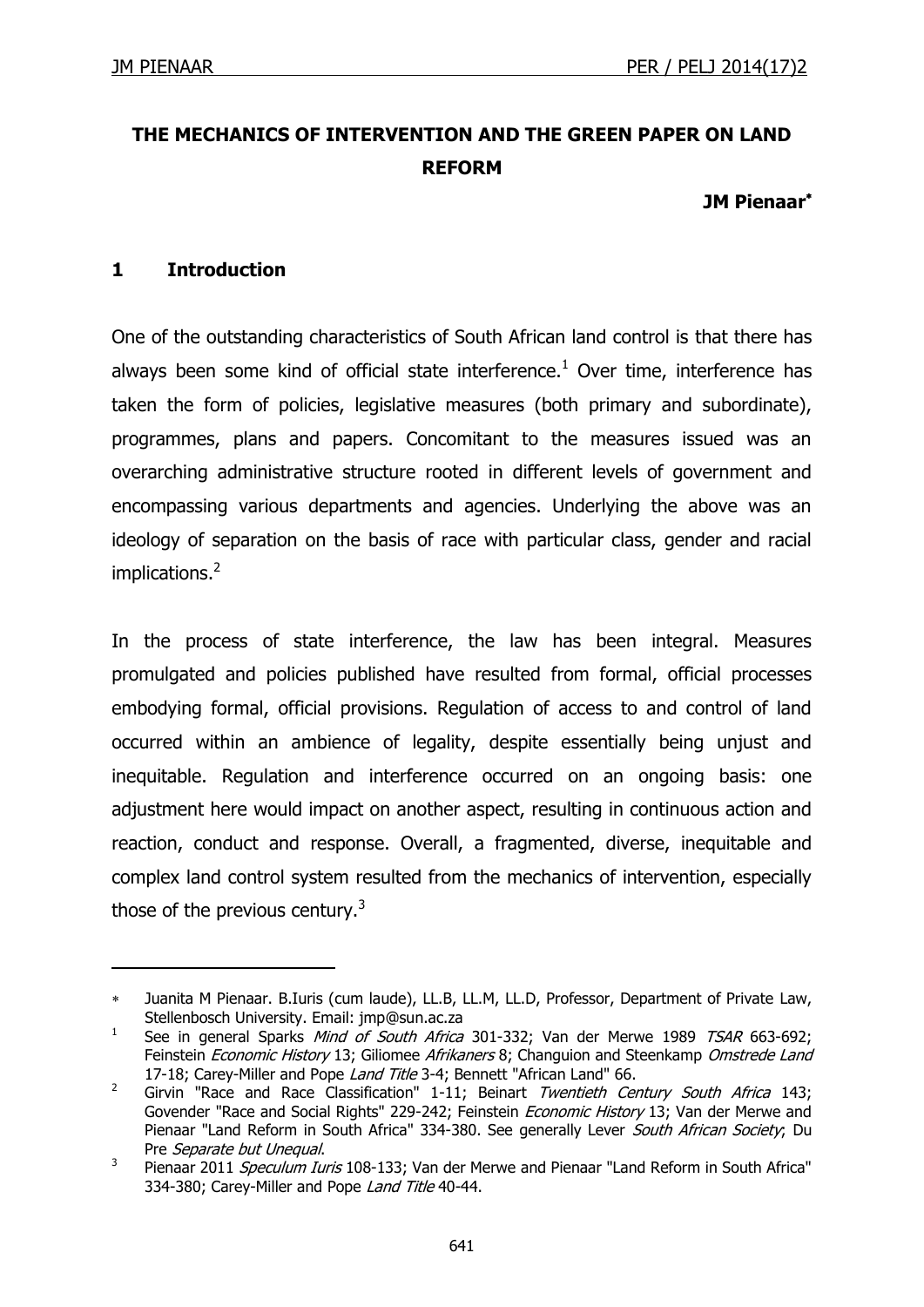A new dispensation commenced in April 1994. Since then South Africa has been in the process of untangling, re-organising and deconstructing the existent web of measures. Law is again integral. Formal, official processes have resulted in policies, programmes, measures and plans. Official state interference continues unabated: one adjustment here impacts on another connected and inter-linked issue. The difference is that the present process of state interference is guided by and informed by the *Constitution of the Republic of South Africa* of 1996 - in general - but in particular by section 25 (the property clause) that protects existing rights on the one hand and embodies law reform, especially land reform, on the other.<sup>4</sup> After eighteen years of adjusting and reorganising, the process is still ongoing.<sup>5</sup> In fact, more recently, even more programmes, policies and legislative measures have been added to the existing framework.

The aim of this contribution is to place the *Green Paper on Land Reform* 2011, one embodiment of the latest overall mechanics of intervention, into perspective. This will be done with reference to the other interventions announced and implemented by the present government under President Jacob Zuma. Accordingly, only developments that occurred after 2009 will be set out and analysed here. Inevitably, the brief is twofold: firstly, to establish whether, overall, a sensible, effective framework resulted within which challenges and weaknesses linked to land reform can be addressed; and secondly, to establish who is most likely to be affected by the recent mechanics of intervention, as well as the possible extent of this.

The contribution is structured as follows: first, an overview of the kinds of interventions employed will be provided, after which structural (or institutional) interventions will be set out, followed by material (or substantial) interventions. An evaluation will follow in which the *Green Paper on Land Reform* is central in light of the other recent developments, including the recent publication of the National

<sup>4</sup> See in general Van der Walt Constitutional Property Law 12-21; Badenhorst, Pienaar and Mostert Law of Property ch 22; Pienaar and Brickhill "Land" ch 48; Mostert, Pienaar and Van Wyk "Land" paras 108-175; Carey-Miller and Pope Land Title 282-312.

<sup>5</sup> Pienaar and Kamkuemah 2011 Stell LR 724-741.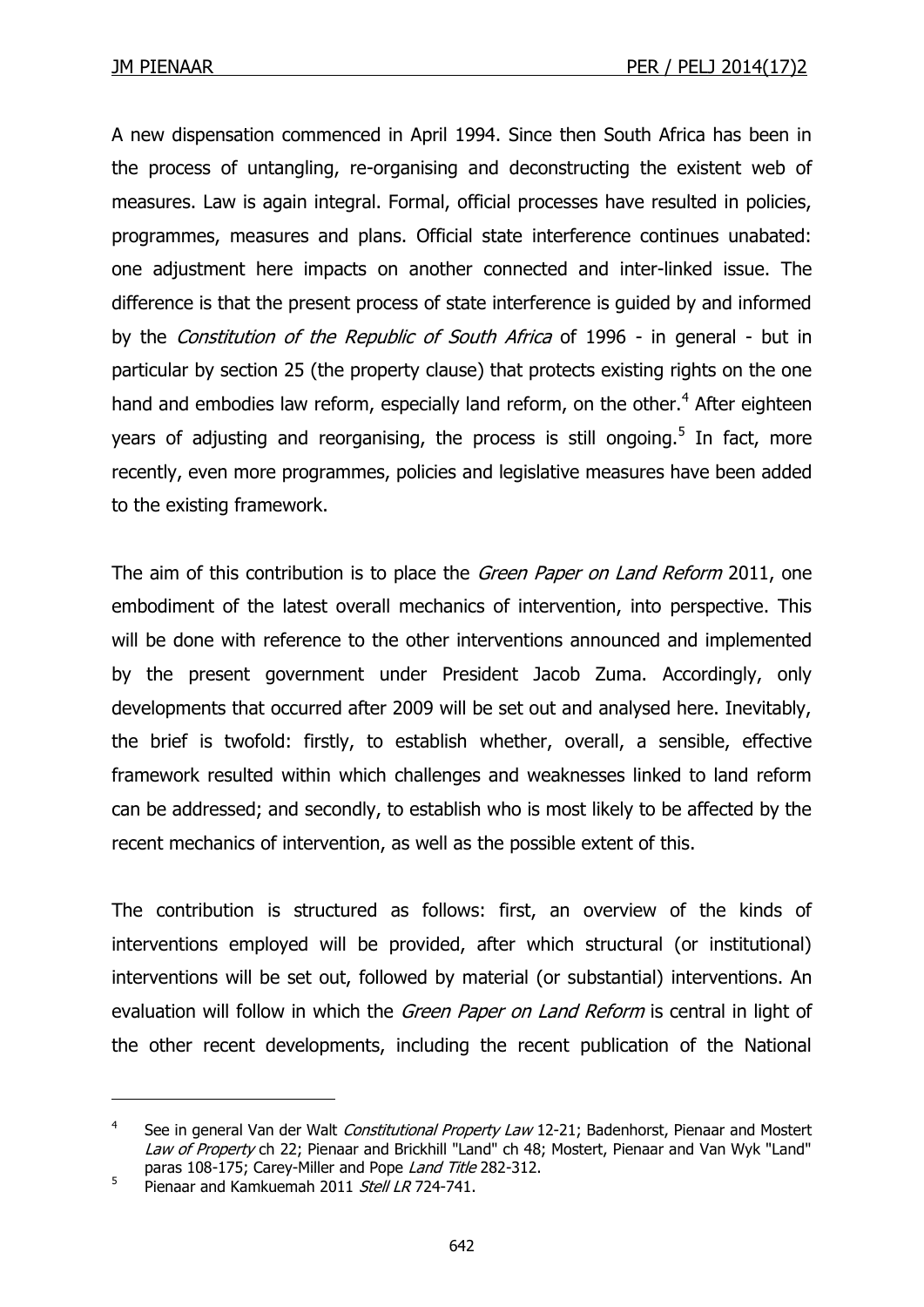-

Development Plan 2030. In this regard important themes relating to land reform will be identified, after which categories of persons most likely to be affected by the recent mechanics of intervention are set out. If possible, the extent of the impact will be ascertained. In conclusion, particular shortcomings in the overall mechanics of intervention are set out, highlighting that, despite continuous interventions, further engineering is still required.

# **2 Overview of interventions**

Various elements are involved in legal aspects linked to land reform in general and the sub-programmes in particular.<sup>6</sup> Firstly, underlying the final measures and implementation thereof is the relevant policy or policies formulated by government. These policies generally provide the broad goals that government intends to achieve. Overarching, broad policies are embodied in Green and thereafter White Papers. Essentially, the content of final White Papers would have resulted from debate and discussion and would have undergone various processes to that end. Underlying these broad policies are governmental and departmental plans and programmes. These usually provide time lines and other necessary frameworks within which various activities are to take place. Administrative and structural dimensions are further relevant as the plans and programmes have to be administered and implemented. Therefore, particular structures and departments, on various levels, are fundamental to success. Finally, ideas and aims have to be reduced to specific legislative measures and provisions that have to be interpreted and applied in order for interests and rights to become a reality. Overall, various dimensions exist and different role players are involved in the eventual mechanics of intervention linked to land reform.

<sup>6</sup> In this contribution emphasis is placed on legal elements linked to land reform. Though other elements, including social, economical, agricultural, anthropological and sociological issues are also crucial to the overall success of land reform, these elements are excluded at present. The analysis of institutional and substantive dimensions of intervention is thus for purposes of this discussion aimed at legal issues alone.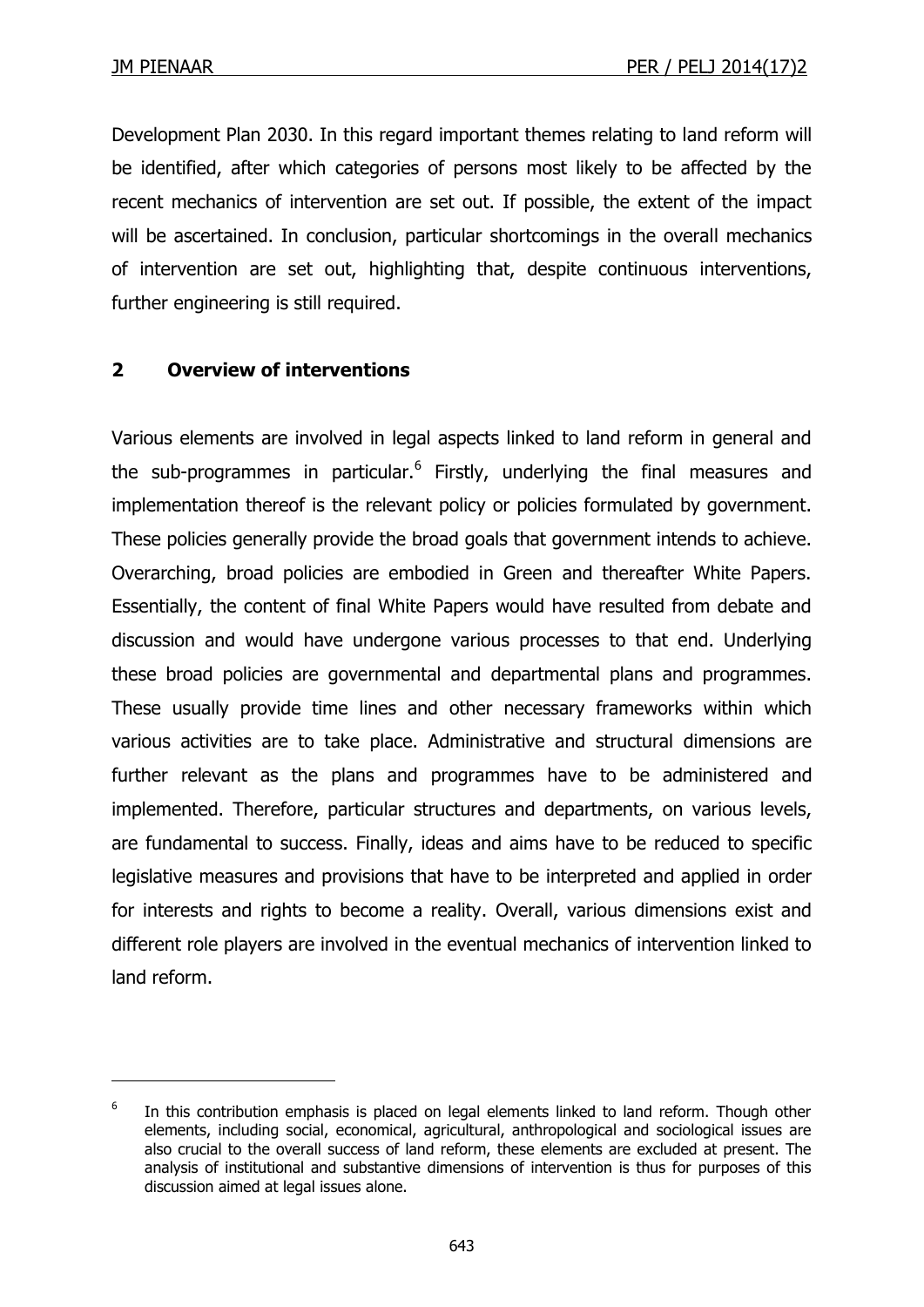This section will deal, firstly, with the institutional or structural dimension, followed by the material (or substantive) dimension. The institutional dimension includes the restructuring of the Department of Rural Development and Land Reform and the underlying relevant plans and programmes formulated recently. The material dimension relates to the policy documents and legislative measures that have been published after 2009. The latter will include the *Green Paper on Land Reform*. As the National Development Plan was published a year after the Green Paper on Land Reform, it has to be considered in this context as well. The analysis of the various dimensions is aimed at placing the *Green Paper* into perspective in order to establish whether a complete, sensible and workable network has resulted from the recent mechanics of intervention overall.

# **3 Institutional dimension**

-

# **3.1 Departmental restructuring**

The former Department of Land Affairs and Agriculture underwent a restructuring process in the course of 2009 which resulted in the establishment of the Department of Rural Development and Land Reform on the one hand, and the Department of Fisheries, Agriculture and Forestry on the other.<sup>7</sup> Minister Nkwinti heads the Land Reform Ministry and Minister Joemat-Pettersson the Fisheries, Agriculture and Forestry Ministry. Restructuring underlined the nexus between land reform and rural development, a theme that has been pursued intensively in the general approach to and administration of the Department responsible for land matters, as well as in the progammes and plans that were consequently drafted by it. $8$ 

<sup>7</sup> See generally Du Plessis, Olivier and Pienaar 2009 SAPL 608-610; Hall 2009 PLAAS Policy Brief 1-6.

<sup>8</sup> Future references to the "Department" relates to the Department of Rural Development and Land Reform.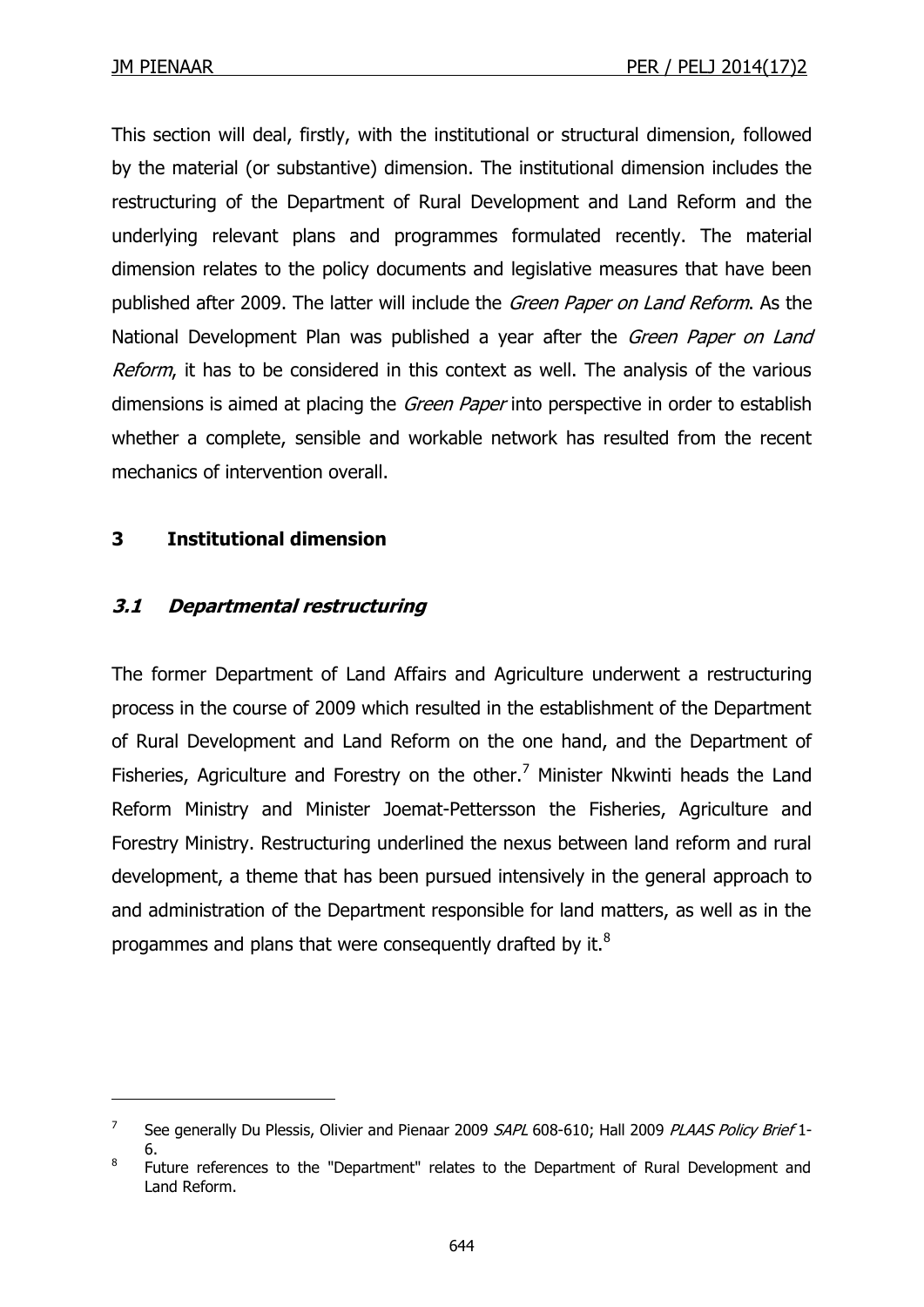# **3.2 Concomitant plans and programmes**

# 3.2.1 Rural Development and Land Reform Strategic Plan for period 2010-2013

The Strategic Plan's point of departure is that a "rapid change and reviewed land tenure" was essential. $9$  Right from the outset, it called for a fundamental review of the current land tenure system. "Social cohesion and development" were stated as its aims.<sup>10</sup> The introductory part of the Strategic Plan is identical to that of the *Green* Paper on Land Reform.<sup>11</sup>

The Strategic Plan is founded on three pillars, namely (a) land reform; (b) agrarian development; and (c) development in rural areas. Concerning land reform, two options were placed on the table: (a) the nationalisation of all land (also referred to as all state land);<sup>12</sup> and (b) generally retaining freehold,<sup>13</sup> but within a new framework.<sup>14</sup> Concerning option (a), land is proclaimed a national asset, linked to leasehold/quitrent, with perpetual or limited rights. Concerning (b) it is proclaimed that all current policies and legislation be reviewed so that freehold could be retained, but in correlation with land ceilings that would limit the amount of land one person could own and the categorisation of farmers into small- (subsistent), medium- or large-scale farmers. It furthermore emphasised the need to speed up redistribution of land and to implement a programme aimed at revitalising land reform projects that had been implemented since 1994. The establishment of a

<sup>9</sup> Strategic Plan for Period 2010-2013 (2009) 2.

<sup>&</sup>lt;sup>10</sup> Strategic Plan for Period 2010-2013 (2009) 3.<br><sup>11</sup> In fact, some parts of the Plan have been

In fact, some parts of the Plan have been copied verbatim into the *Green Paper*. For more information regarding the *Strategic Plan*, see Pienaar 2011 Speculum Iuris 130-131.

<sup>12</sup> This reference is inexplicable as state land is already owned by the state and cannot be expropriated.

<sup>&</sup>lt;sup>13</sup> Throughout the *Green Paper on Land Reform* and the *Strategic Plan* the term "freehold" is employed. The usual term employed within the SA context is "ownership", by which is meant the full potential of all entitlements, including the right to use, enjoy, alienate, burden etc - see for more information Badenhorst, Pienaar and Mostert Law of Property 91-94; Van der Walt and Pienaar Law of Property 39-47; Mostert and Pope Law of Property 89-92. By using "freehold" a foreign legal term is referred to here, usually employed in common law jurisdictions. In the United Kingdom freeholds indicates full ownership, but in a context of "feudalism". It is possible that the term is specifically employed here so as to mean title in land granted by, but essentially (still) vested in, the state.

<sup>14</sup> Strategic Plan for Period 2010-2013 (2009) 11.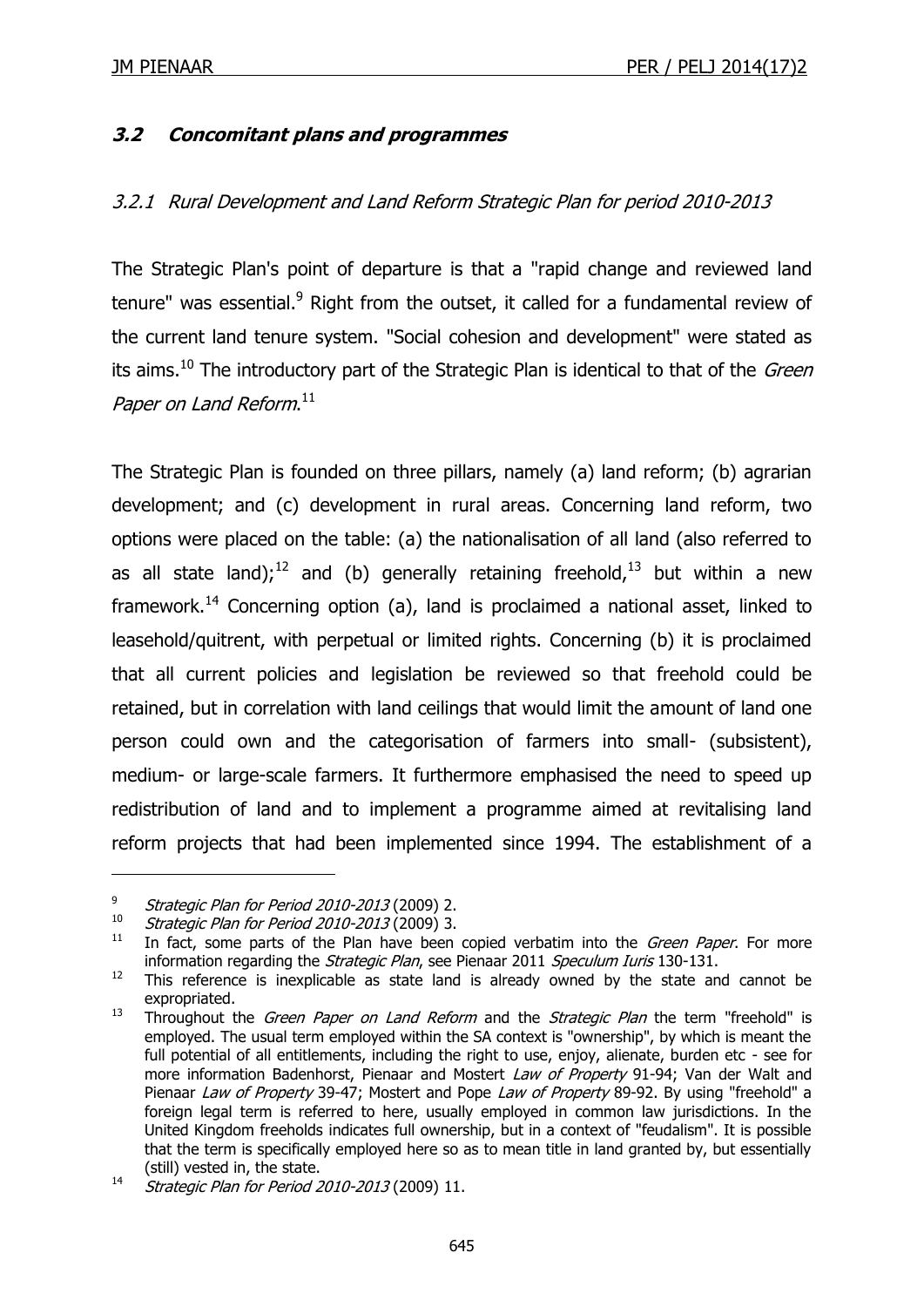State Land Management Board was mentioned with a view to facilitate management of state owned agricultural land and leases. The Comprehensive Rural Development Programme was subsequently introduced within the context of the Strategic Plan.

# 3.2.2 Comprehensive Rural Development Programme

The point of departure in the Programme was that all three of the land reform subprogrammes<sup>15</sup> would in future be linked to rural development, but that particular emphasis would be placed on:

- the review of all current land reform projects;
- review of land acquisition approaches, especially the willing-buyer-willing seller approach;
- the facilitation of secure access to land for persons who live on farms;
- the protection of land rights for farm labourers; and
- expediting the finalisation of the restitution programme.<sup>16</sup>

Underlying the Comprehensive Development Plan was agrarian transformation, but within the context of food security.<sup>17</sup>

# 3.2.3 Recapitalisation and Development Programme

In the course of 2010 the Department announced the Recapitalisation and Development Programme in light of the dismal success rate of land reform projects since  $1994.<sup>18</sup>$  This Programme is aimed at the revitalisation and resuscitation of struggling projects, which seemed to include the majority of farming projects.<sup>19</sup>

<sup>&</sup>lt;sup>15</sup> Constituting redistribution, tenure reform and restitution - see for more detail of each Mostert, Pienaar and Van Wyk "Land" paras 108-152'; Pienaar and Brickhill "Land" ch 48 as a whole.

<sup>&</sup>lt;sup>16</sup> Du Plessis, Olivier and Pienaar 2009 *SAPL* 608-610.

<sup>&</sup>lt;sup>17</sup> Du Plessis, Olivier and Pienaar 2009 *SAPL* 608-610.

<sup>18</sup> See the Minister's and Department of Rural Development and Land Reform's responses to issues around restitution, land claims, projects and recapitalisation, meeting held on 17 November 2009 (Minister and DRLDR 2009 www.pmg.org.za).

 $19$  Baphiring Community v Uys (Case no LCC 64/1998) 19 January 2010.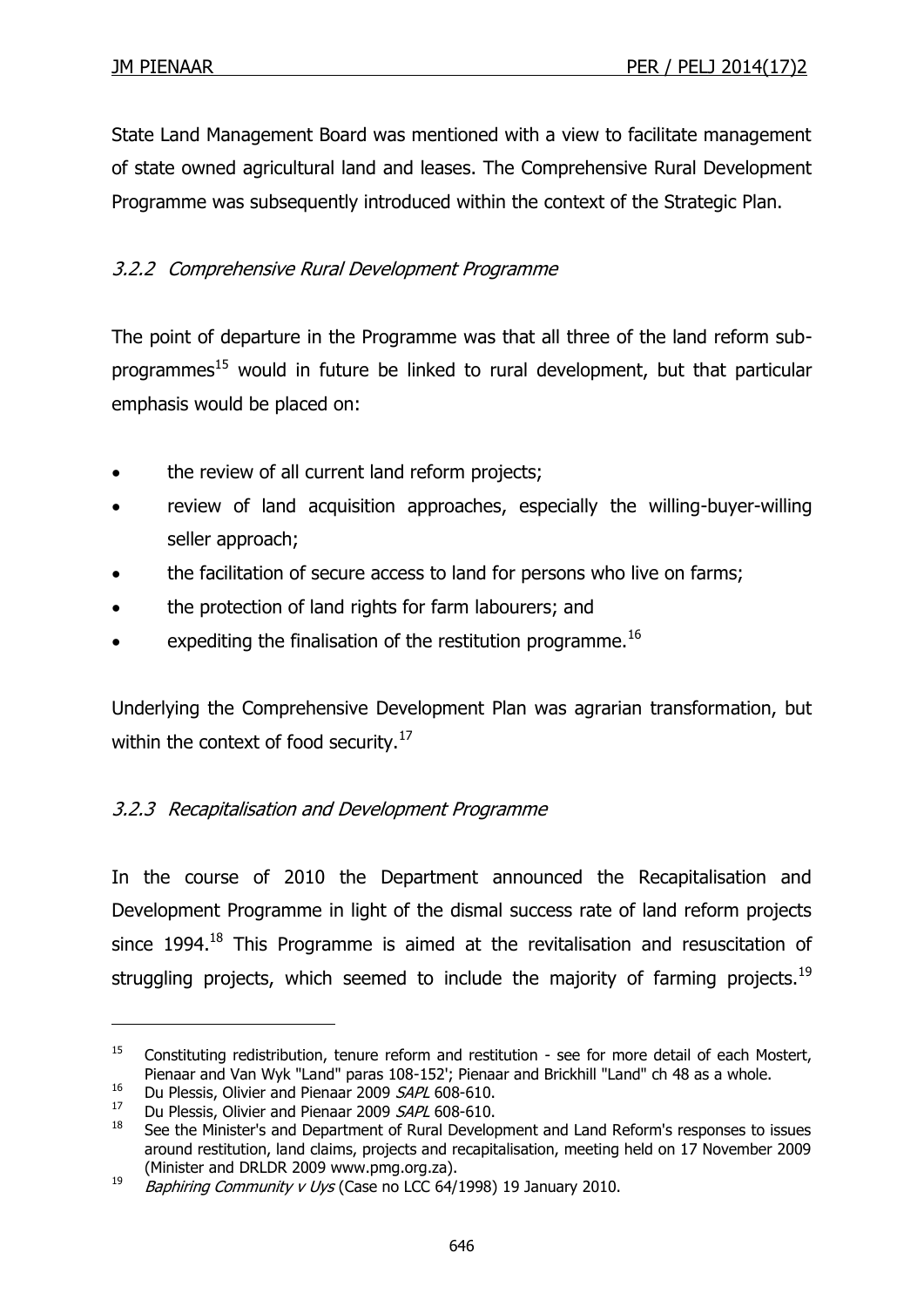Apart from its resuscitation function, the Programme was also aimed at assisting emerging farmers, as well as future land beneficiaries. It placed particular emphasis on the promotion of equity schemes.

# 3.2.4 2010 National Summit for Vulnerable Workers

In July 2010 a Summit for Vulnerable Workers within Agriculture, Forestry and Fisheries resulted in various resolutions, *inter alia* that the resolutions made during the National Land Summit of 2005 had to be implemented, in particular the scrapping of the willing-buyer-willing-seller approach to land acquisition. It was also stated that the provisions of the Extension of Security of Tenure Act 62 of 1997 (ESTA) be reviewed and strengthened. $^{20}$ 

# **4 Material dimension: policies and legislative measures**

#### **4.1 Introduction**

The above section dealt with the overall restructuring of the relevant Ministries and Departments that deal with land reform, as well as their underlying programmes and plans. Linked to these developments were time lines setting out deadlines for particular responsibilities and actions. Therefore, on managerial and operational levels, some groundwork had already been done. However, these developments did not provide for actual legislative amendments or advancement within the context of policy or legislation as such. Accordingly, the material dimension - enabling substantive change - is dealt with in this section. To that end the discussion centres around recent developments linked to policies (in terms of which overall direction and ideas are framed) and legislative measures - in terms of which the ideas have been reduced to legislative provisions. A newly announced overarching measure, the National Development Plan, $^{21}$  is also relevant within this context. However, as the aim of the contribution as a whole is to focus on land reform and the mechanics in

<sup>&</sup>lt;sup>20</sup> See, for more detail, Pienaar 2011 Speculum Iuris 131.

NPC 2011 www.npconline.co.za.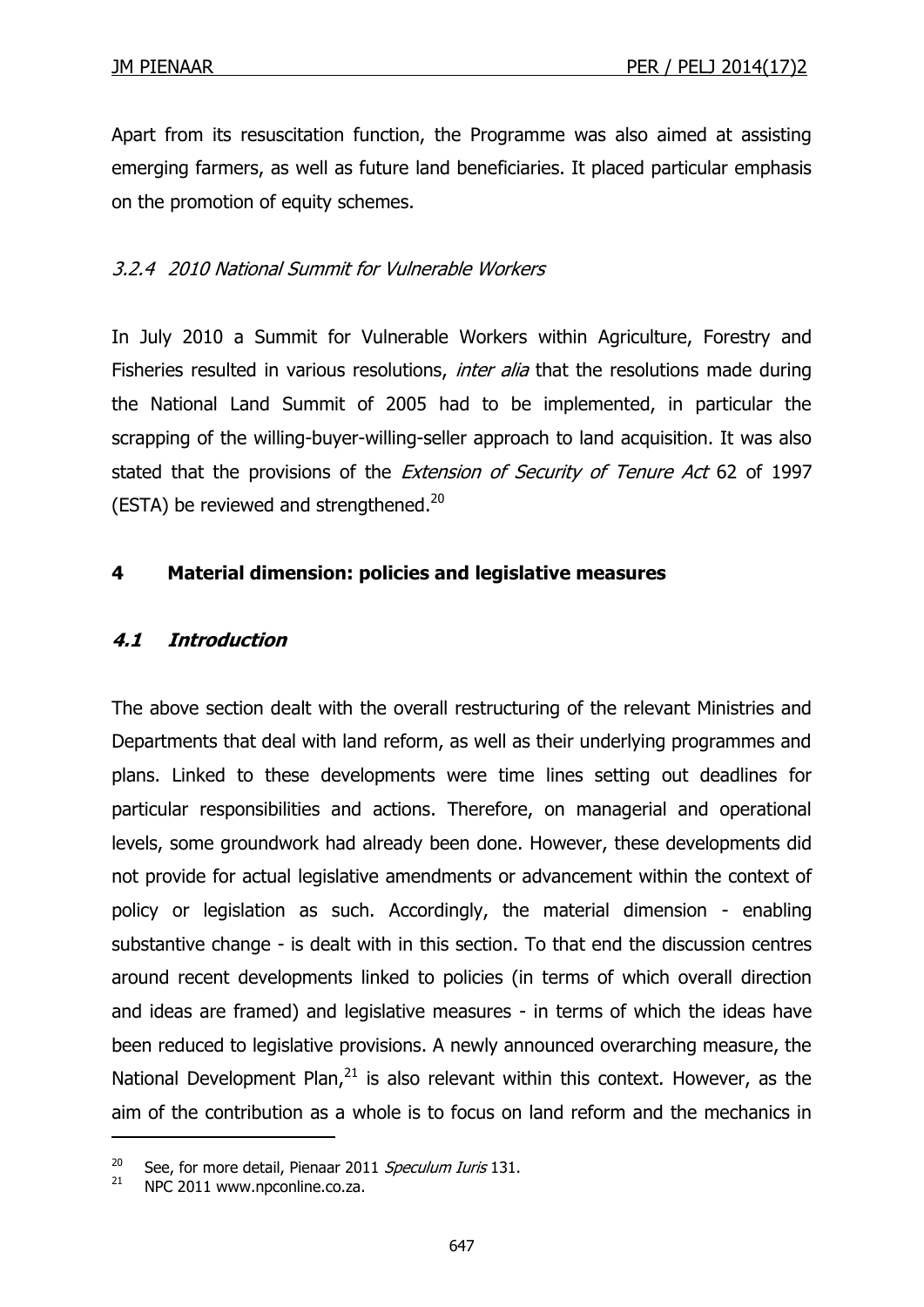that regard, the whole of the National Development Plan is not discussed here in detail. Instead, only its relevance in light of the *Green Paper* is attended to.

# **4.2 Land Tenure Security Policy 2010**

On 24 December 2010 a new *Draft Tenure Security Policy* and concomitant *Draft* Tenure Security Bill were published for comment.<sup>22</sup> The Policy's point of departure is that the skewed patterns of landholding and untenable power relations have not yet been dealt with effectively.<sup>23</sup> Apart from the fact that particular problems were experienced within ESTA, $^{24}$  other political, socio-economic and legal considerations have also contributed to the drafting of the Policy. Underlying the Policy was again the aim of rural development, thereby constituting the relevant link to the Comprehensive Rural Development Programme.<sup>25</sup>

The Policy objectives are fourfold, namely to $26$ 

- protect relative rights of farm workers, farm dwellers and owners;
- enhance security;
- create conditions for conducive peaceful and harmonious relationships; and to
- sustain food production.

Apart from these objectives, the Policy specifically underlined the need to provide effective and efficient systems to record and register relevant rights. $27$  Concerning long-term settlement the Policy mentioned a permit system and that the relevant periods, as well as the conditions and provisions thereof, would be set out.<sup>28</sup> Permits could be transformed into freehold and land could be taken away from non-

<sup>22</sup> Draft Tenure Security Policy (2010) (GN 1118 in GG 33894 of 24 December 2010).

See generally Pienaar and Kamkuemah 2011 Stell LR 724-741; Cousins and Hall 2011 www.plaas.org.za.

<sup>&</sup>lt;sup>24</sup> See in particular the issues identified in Pienaar 2011 Speculum Iuris 124-126.

 $\frac{25}{26}$  See 3.2.2 above.

<sup>&</sup>lt;sup>26</sup> Draft Tenure Security Policy (2010) 4.<br><sup>27</sup> Draft Tenure Security Policy (2010) 7

<sup>&</sup>lt;sup>27</sup> Draft Tenure Security Policy (2010) 7.<br><sup>28</sup> Draft Tenure Security Policy (2010) 8

Draft Tenure Security Policy (2010) 8.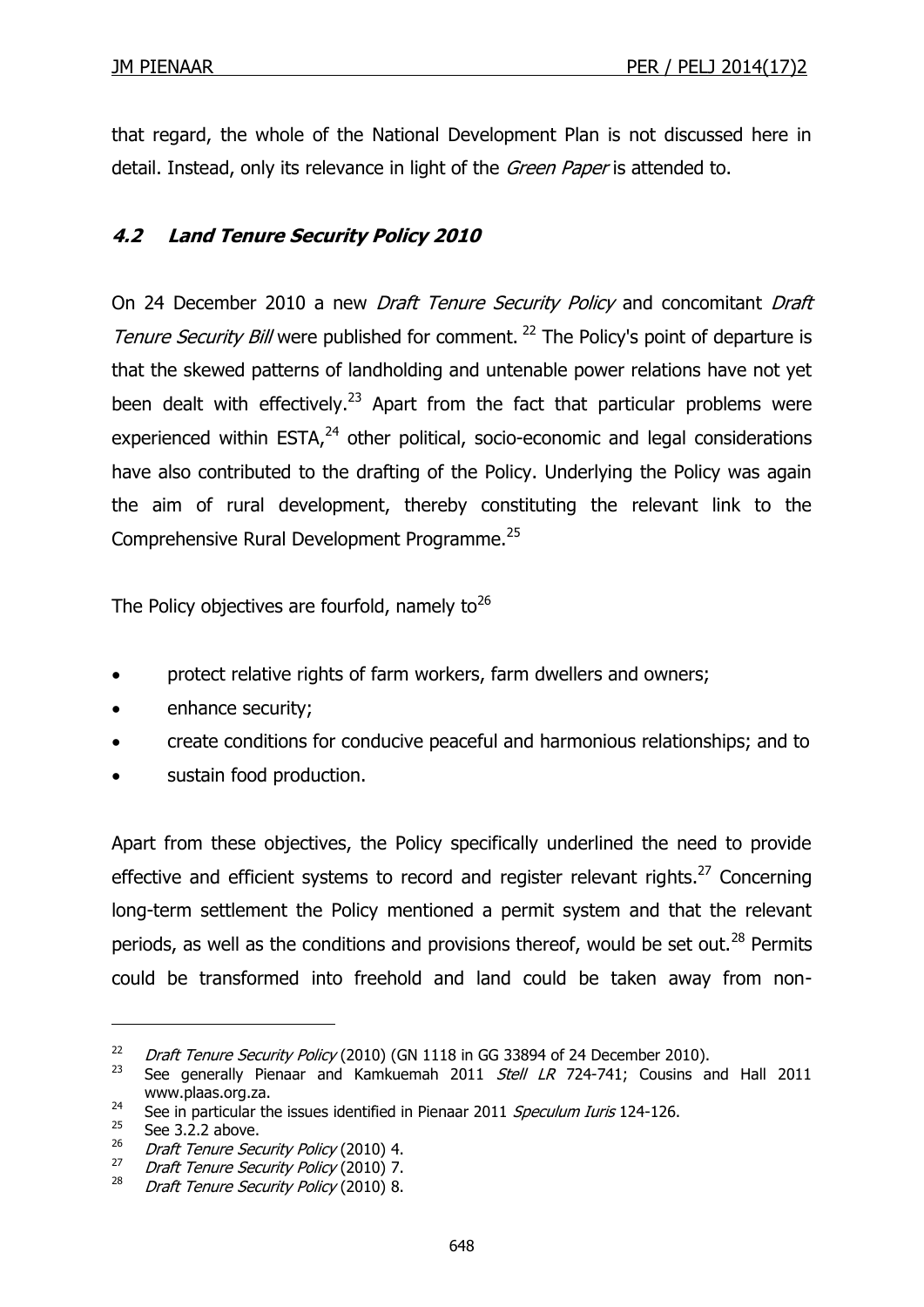performers. A Land Rights Management Board<sup>29</sup> is pronounced to act pro-actively in relation to evictions.<sup>30</sup> Provision is furthermore made for alternative dispute resolution mechanisms and a Register of Interests on farms. $31$ 

# **4.3 Land Tenure Security Bill**

The Bill was drafted in light of the above Policy. Essentially the Bill repeals ESTA and the *Land Reform (Labour Tenant) Act* 3 of 1996<sup>32</sup> and provides a single set of provisions to be applicable to certain categories of persons set out in the Bill.<sup>33</sup> Right from the outset the focus on farms is clear. In this regard the Bill is to apply to all agricultural land, namely all land used for agricultural purposes, excluding land occupied by traditional communities.<sup>34</sup> Persons and land falling within the ambit of the Prevention of Illegal Eviction from and Unlawful Occupation of Land Act 19 of 1998 (PIE) and the *Interim Protection of Informal Land Rights Act* 31 of 1996 are likewise excluded.<sup>35</sup> The focus on farms and farm land is further extended by way of the sections setting out the categories of persons falling under the Bill in that all the categories are linked to persons working or residing on *farms*, including persons associated with these categories and persons who have consent from farm owners.

<sup>&</sup>lt;sup>29</sup> Draft Tenure Security Policy (2010) 10.<br><sup>30</sup> Draft Tenure Coqurity Policy (2010) 10.

 $30$  Draft Tenure Security Policy (2010) 10.<br> $31$  See for a critical analysis of the *Draft Pr* 

<sup>&</sup>lt;sup>31</sup> See for a critical analysis of the *Draft Policy* Pienaar and Kamkuemah 2011 *Stell LR* 728-731.<br><sup>32</sup> Labour tenants have recognised use and occupational rights as set out in the *Land Be* 

Labour tenants have recognised use and occupational rights as set out in the Land Reform (Labour Tenant) Act 3 of 1996. In order to be deemed a labour tenant for purposes of the Act, strict requirements have to be complied with, set out in s 1 of the Act. This kind of occupation is always multi-generational - see for more detail Badenhorst, Pienaar and Mostert Law of Property 594-595; Carey-Miller and Pope Land Title 525-526.

 $33$  Clauses  $7-11$  of the Land Tenure Security Bill 2010 provide for five categories to which the Bill would apply. See for more detail Pienaar and Kamkuemah 2011 *Stell LR* 731-732.

 $34$  Clause 1 of the Land Tenure Security Bill 2010.

PIE provides substantial and procedural protections linked to the eviction of unlawful occupiers see for more detail Badenhorst, Pienaar and Mostert Law of Property 247-253. Protected under the Interim Protection of Informal Land Rights Act 31 of 1996 is a list of particular informal rights in land – see s 1. They may be informal because they have not been formalised or registered, irrespective of the particular reason - see for more detail Badenhorst, Pienaar and Mostert Law of Property 619-620. If such a right is protected under the *Interim Protection of Informal Land* Rights Act, then it cannot also constitute an occupier's right for purposes of the new Tenure Security Bill. Though the overall legislative framework may be made more streamlined by combining the former provisions of ESTA and the *Labour Tenant Act* into one legal measure, different sets of legislative measures will continue to exist, for example PIE and the *Interim* Protection of Informal Land Rights Act - depending on the particular circumstances of each case.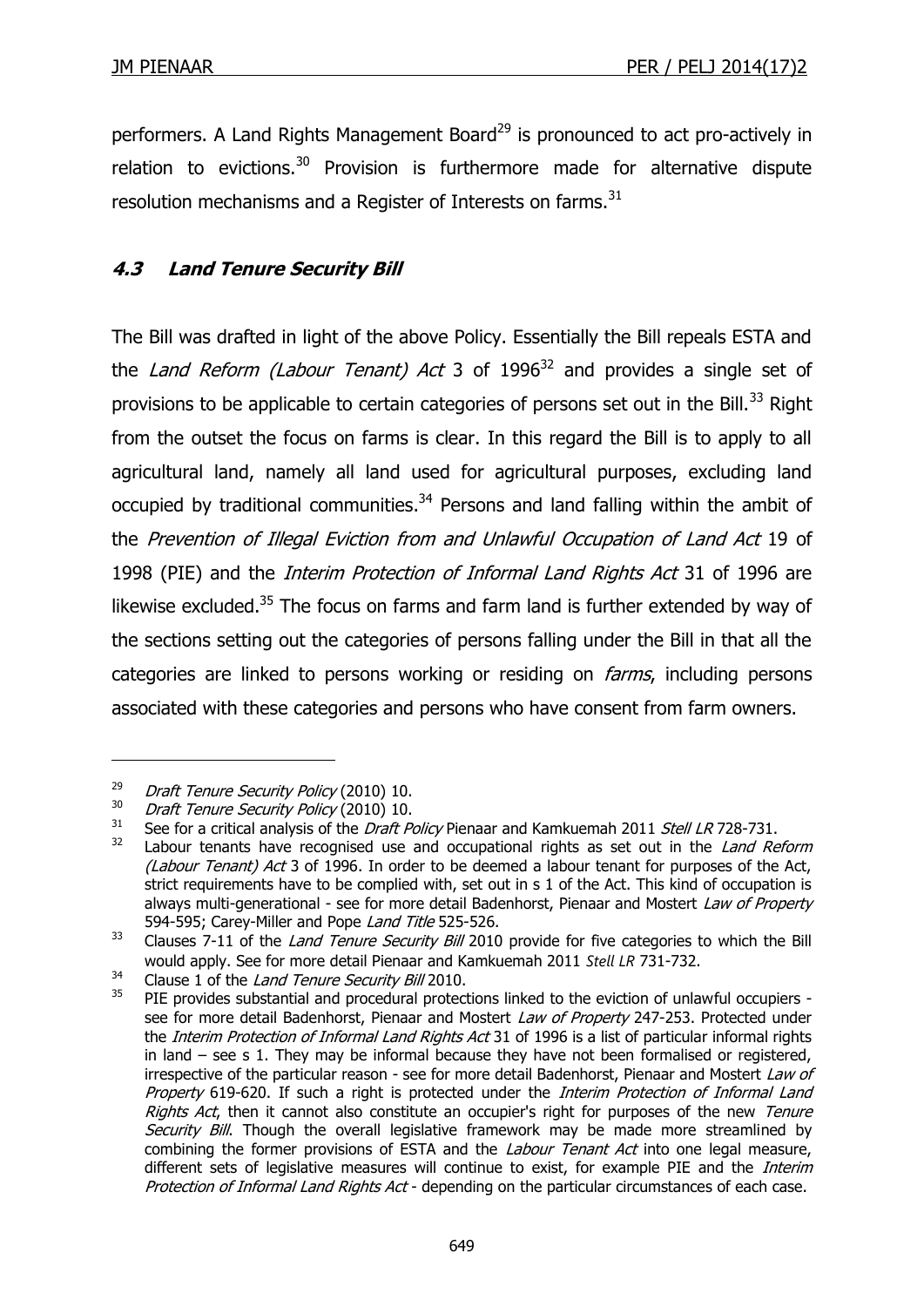Agri-villages, land development measures and resettlement are also dealt with in various chapters in the Bill.<sup>36</sup> In this regard the role and functions of the Land Rights Management Board are specifically provided for.<sup>37</sup>

Accordingly, prior to the publication of the *Green Paper on Land Reform* at the end of August 2011, land reform in general - but in particular in relation to rural areas was dealt with as follows:

- Spearheading the process was a recently restructured Ministry with a clear focus on rural development, resulting in a definite link between land reform and rural development. In this regard a Strategic Plan setting out ideas, goals and timelines, as well as a Comprehensive Rural Development Plan were adopted.
- Actually regulating land reform were various legislative measures promulgated to deal with sub-programmes comprising redistribution, tenure reform and restitution.
- Applicable in rural areas, separate legislative measures dealt with occupiers (especially farm workers and rural dwellers) on the one hand and labour tenants on the other.
- Regarding eviction from rural or farm land: ESTA, labour tenancy or PIE applied, depending on the relevant circumstances of each case.
- Regarding communal land or state land occupied by traditional communities, the *Communal Land Rights Act* 11 of 2004 had been declared unconstitutional by the Constitutional Court in May 2010. $38$  In this regard the *Interim* Protection of Informal Land Rights Act 31 of 1996, co-existing with Customary Law rights, regulated land rights.
- Apart from the existing framework as described above, new suggestions embodied in the Land Tenure Security Policy and corresponding Bill were

 $36$  See cha 5, 6 and 7 of the *Land Tenure Security Bill* 2010 - see, for more detail, Pienaar and Kamkuemah 2011 Stell LR 734.

 $37$  Chapter 8 of the *Land Tenure Security Bill* 2010.

See for more detail Du Plessis and Pienaar 2010 Fundamina 73-89; Claassens and Cousins Land, Power and Custom 1-33.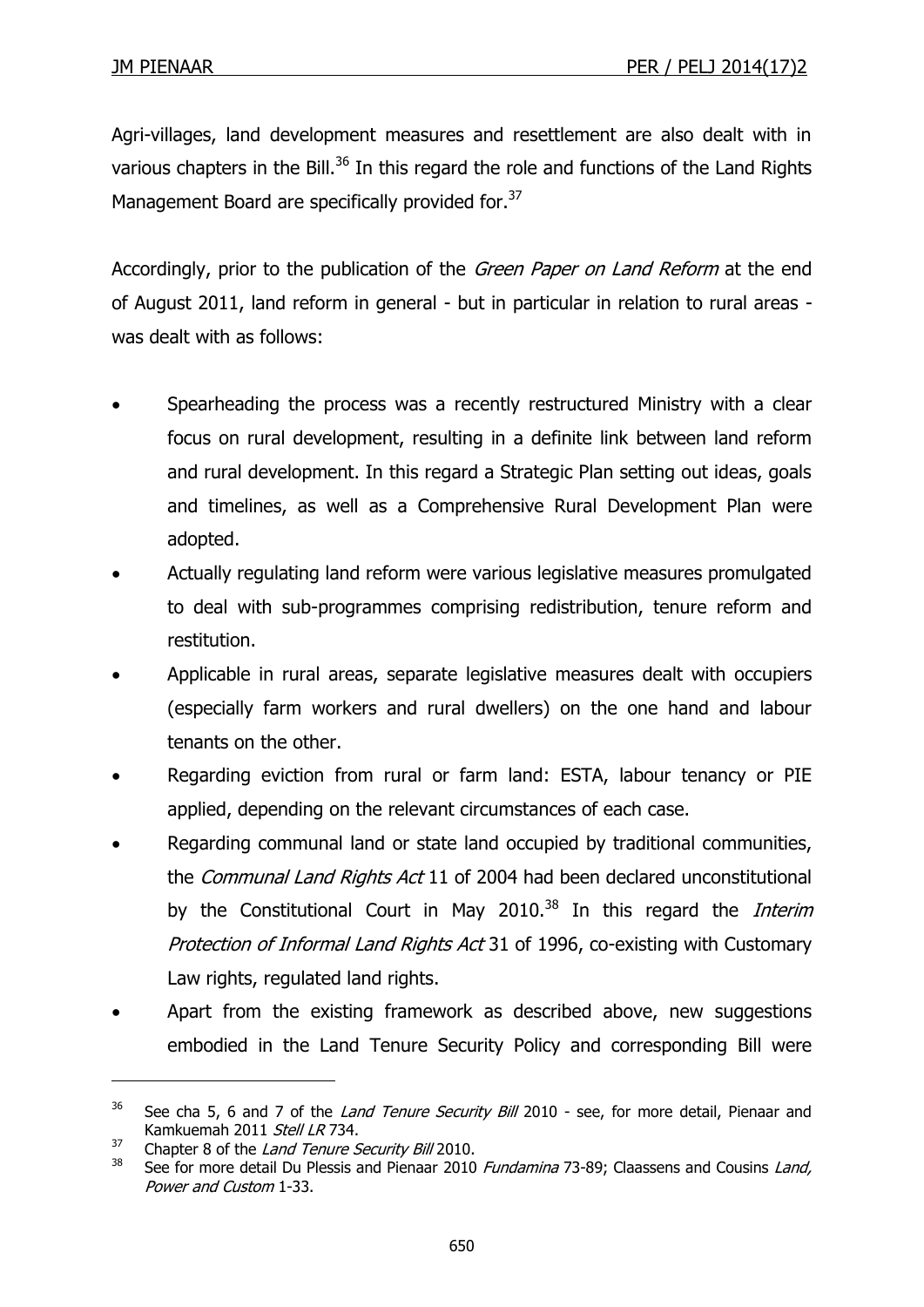introduced at the end of 2010. Essentially the existing two separate ESTA and labour tenant legislative measures would be consolidated into a new encompassing legislative measure and new bodies, for example a Land Rights Management Board and a Resettled Community Committee.

It was within this context that the *Green Paper on Land* reform was published in August 2011.

# **4.4 The Green Paper on Land Reform 2011**

#### 4.4.1 Introduction

The introduction to the *Green Paper* underlines that "[n]ational sovereignty is defined in terms of land".<sup>39</sup> It emphasises that land is a national asset and that the current land tenure system has to be "fundamentally reviewed". In this regard it also identifies the land question as being fundamental to the resolution of race, gender and class contradictions in South Africa, and  $40$ 

[t]hat the long road necessarily starts with the crafting of a new pragmatic but fundamentally altered land tenure system for the country. Not to do so would perpetuate the current social and economic fragmentation and underdevelopment.

From reading the introduction to the *Green Paper*, the following becomes clear: because land is a national asset, it may be employed as government sees fit, keeping in mind that difficult and hard choices have to be made to "pull the country out of the mess".<sup>41</sup>

The vision for land reform is fourfold, namely (a) to re-configure a single, coherent four-tier system of land tenure to ensure that everyone, but especially rural blacks, have reasonable access to land with secure rights; (b) clearly defined property

 $39$  Green Paper on Land Reform (2011) 1.

 $^{40}$  Green Paper on Land Reform (2011) 2.<br> $^{41}$  Green Paper on Land Reform (2011) 3.

Green Paper on Land Reform (2011) 3.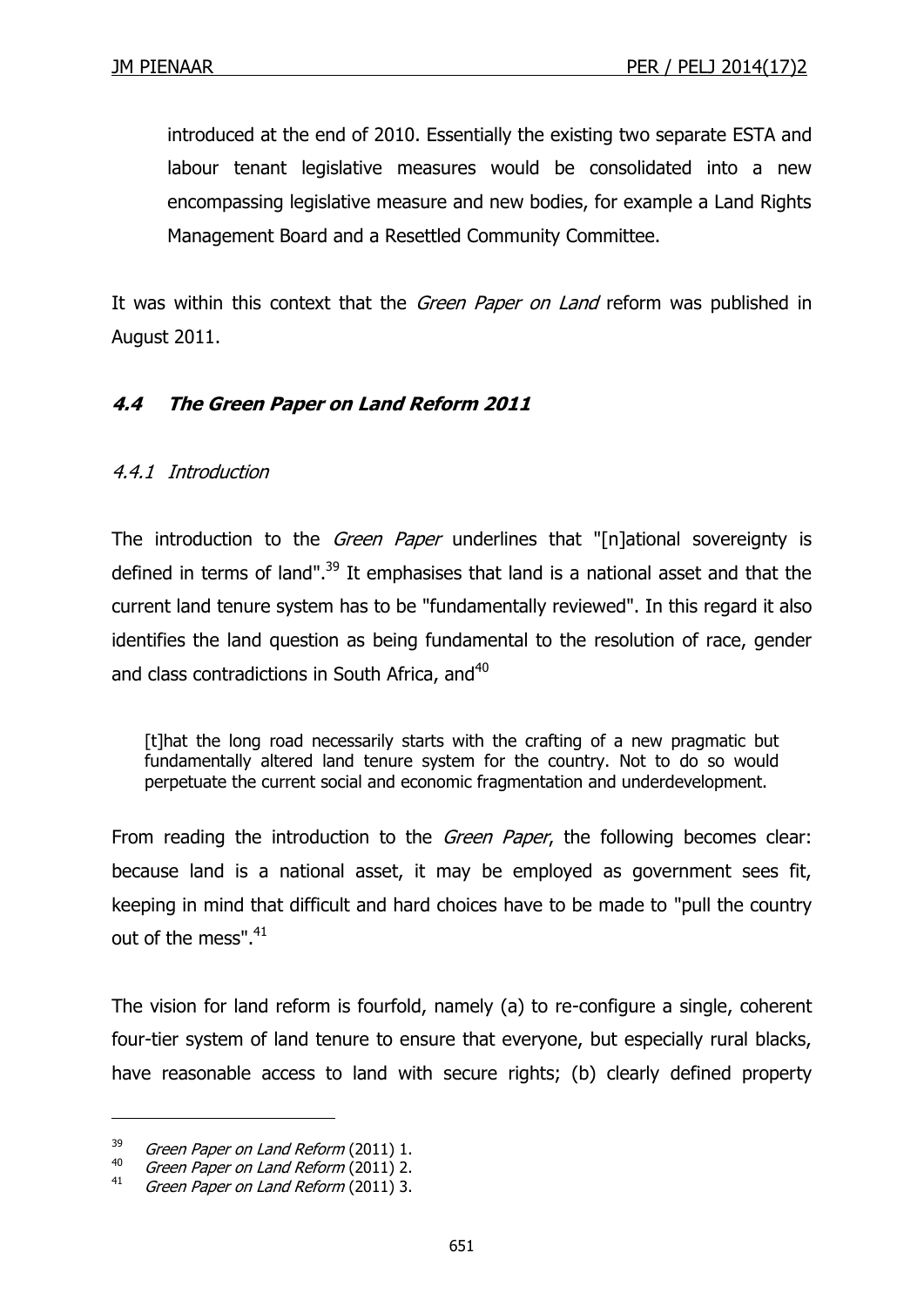rights, sustained by a fair and accountable land governance system; (c) secure forms of long-term land tenure for resident "non-citizens" engaged in appropriate investments which enhance food sovereignty and livelihood security; and (d) effective land use planning and regulatory systems.

Underlying land reform are the following principles: (a) de-racialising the rural economy; (b) democratic and equitable land allocation and use across race, gender and class; and (c) a sustained production discipline for food security. In this context it is clear that the emphasis is on rural areas, in particular where agriculture occurs, and that the overall aim is much broader than land reform in general. Instead, it seems as if overhauling the rural economy as a whole may be the final objective. This is also underlined by way of a later section in the *Green Paper*,<sup>42</sup> section 7, dealing with the "strategic thrust of land reform", which is anchored by the following pillars: (a) a coordinated and integrated broad-based agrarian transformation; (b) an improved land reform programme; and (c) strategic investment in economic, cultural and social infrastructure for the benefit of all rural communities. The Green Paper furthermore provides a cursory overview of comparative law and identifies further challenges and constraints.<sup>43</sup>

However, the pivotal part of the *Green Paper* is contained in section 5 where the current land challenges and weaknesses are listed, as these provide the rationale for change. All in all, eight challenges are listed. These include:

- (a) the land acquisition strategy;
- (b) a fragmented beneficiary system;
- (c) beneficiary selection for land redistribution;
- (d) land administration and governance, especially in communal areas;
- (e) meeting the 30% redistribution target;
- (f) declining agricultural contribution to GDP;

<sup>&</sup>lt;sup>42</sup> Green Paper on Land Reform (2011) 8.<br><sup>43</sup> Generally, the structure of the *Green L* 

Generally, the structure of the *Green Paper* is clumsy and repetitive as certain portions overlap and the same rhetoric is used extensively.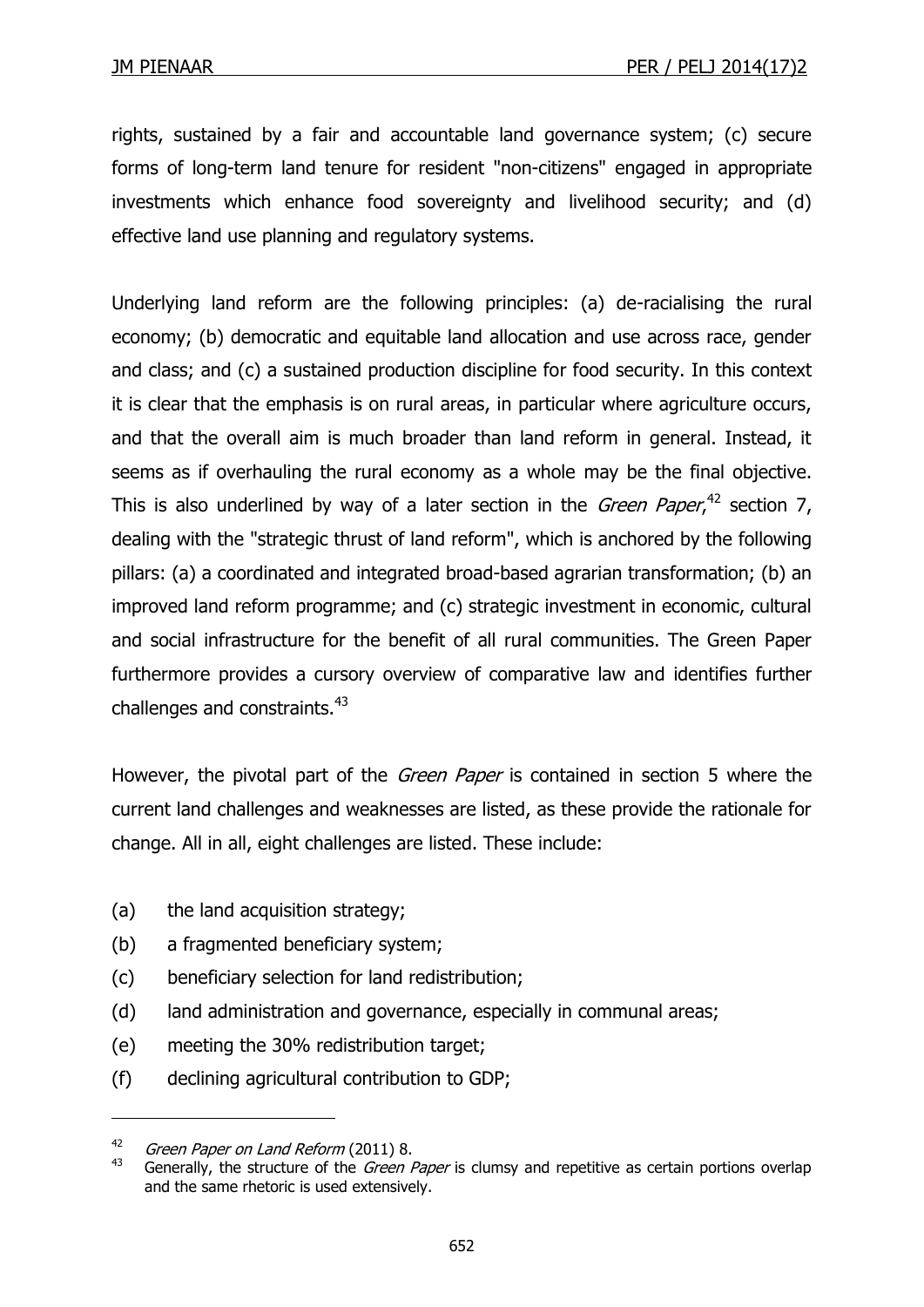- (g) rural unemployment; and
- (h) problematic restitution model and support system.

The real question, however, is whether the challenges listed here will indeed be addressed by the proposals set out in the *Green Paper*. To that end two particular aspects identified in the Green Paper need further attention: Firstly, a discussion of the single four-tier tenure announced in the *Green Paper* and secondly an analysis of the various bodies and institutions provided for.

# 4.4.2 Tenure

The "single four-tier tenure system" refers to:<sup>44</sup>

- state and public land: leasehold;
- privately owned land: freehold, with limited extent;
- land owned by foreigners: freehold, but precarious tenure, with obligations and conditions to comply with; and
- communally owned land: communal tenure, with institutionalised use rights.

Essentially four broad categories of land have been identified and a tenure system was allocated to each category. All of these categories of land already exist. So, no new land categories as such have been identified in the *Green Paper*. With regard to the first tier of tenure, limiting state and public land to leasehold means that the state remains the owner, but that limited real rights are granted to beneficiaries. This would mean that the percentage of state land would remain the same or increase, but would not become less than what it is when the final version of the Green Paper (eventually) commences. Approaching land in this manner is reminiscent of the apartheid approach to land where vast tracts of land were held in trust for indigenous communities in exchange for which limited real rights, and

<sup>&</sup>lt;sup>44</sup> Green Paper on Land Reform (2011) 6.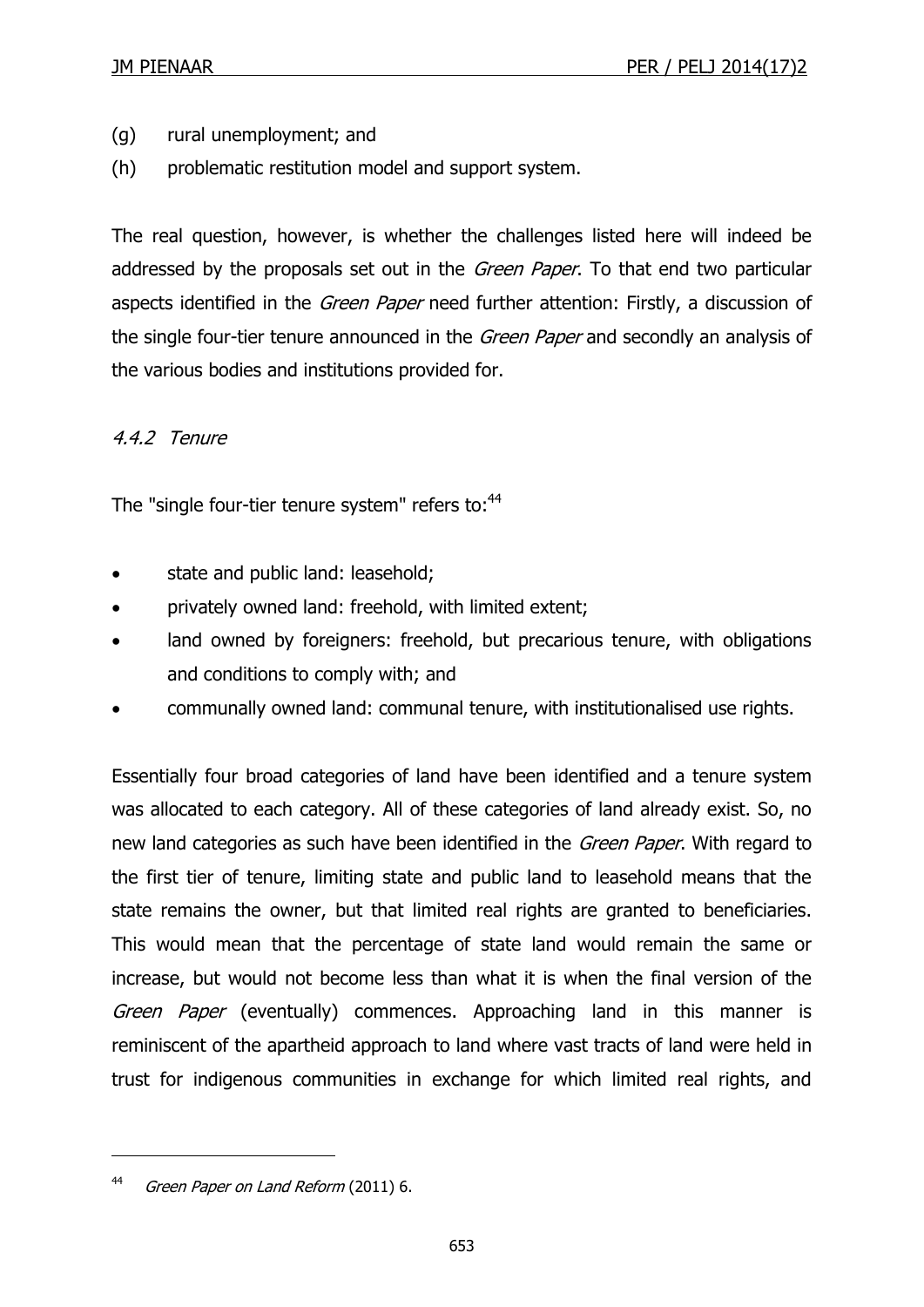sometimes even personal rights, were granted on the land.<sup>45</sup> Concerning the second tier of tenure, it is interesting that the term "freehold" instead of "ownership" is used. "Freehold" is generally reserved for title in common law jurisdictions, of which South Africa is not one. As South African law constitutes a "mixed system", some elements of civil and common law jurisdictions are reflected. However, a strong civil law jurisdiction prevails in South Africa concerning ownership and property in general. Why then use the term "freehold"? Is it merely an incorrect use of a term to indicate ownership as it is known in South Africa, or has it specifically been employed to indicate the "granting" of title that essentially continues to be vested in the state? Is this approach possibly linked to the "Introduction" to the *Green Paper* in terms of which land as national asset was emphasised? Exactly what "freehold, but with precarious tenure" means in relation to the third tier of tenure is equally uncertain. Usually "freehold" would disqualify "precarious tenure". In fact, freehold and precarious tenure would usually anchor different ends of the broad spectrum of land rights.

The last category of land, communal land, is especially problematic. Large tracts of land, presently communally occupied, still vest in the state. In accordance with the "four-tier approach" set out here, these portions of land would thus fall under the first tier of tenure, namely state land. Communally owned land is, however, specifically excluded from the *Green Paper* and is not addressed further. This is disconcerting as challenge number four identified in the *Green Paper* and referred to above $46$  specifically highlights communal areas as being problematic. Therefore, though this category of land is identified as one of the challenges, it is not addressed further at all.

A "four-tier" approach implies *levels* of some kind. Why specifically refer to it as a "tier" system and not merely as a system with different categories of land and tenure? Is there a specific hierarchy involved here? Is it coincidental that the overarching tier, on the pinnacle, is state land? The four-tier approach furthermore

<sup>&</sup>lt;sup>45</sup> See in this regard Van der Merwe and Pienaar "Land Reform in South Africa" 334-348.<br><sup>46</sup> See 4.4.1 above

See 4.4.1 above.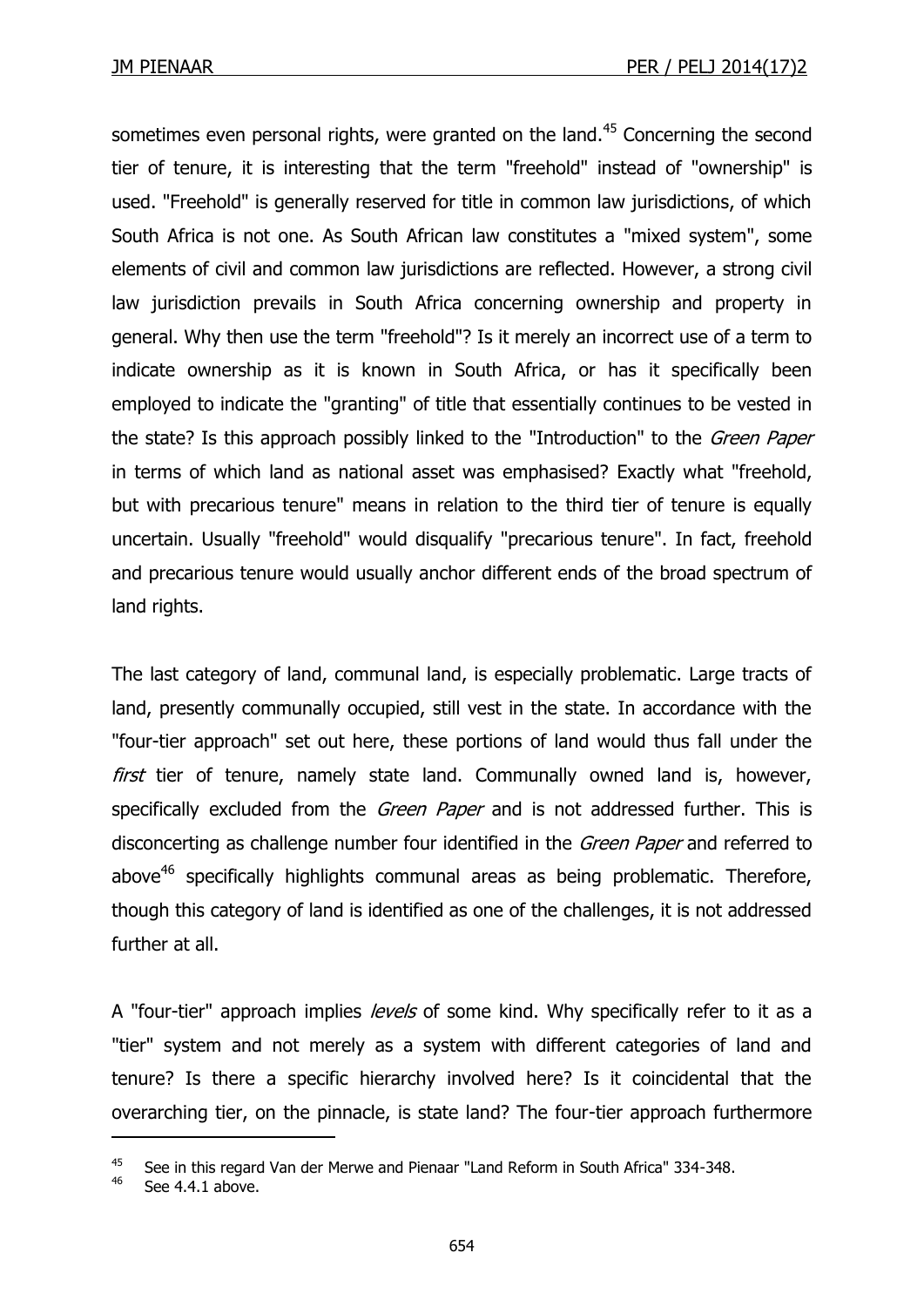operates on the assumption that all land has been surveyed and that a record of some kind exists that indicates the locations and sizes of the various categories of land. Such a land audit has not been completed yet. In fact, it is as yet unclear how much of South Africa's land is state land and how much is privately owned. Large portions of South African land have also not yet been surveyed, especially in areas that previously formed part of the national states and self-governing territories. Constructing a "four-tier tenure system" should at least imply a sound basis.

# 4.4.3 Bodies and institutions

Overall the *Green Paper on Land Reform* provides for numerous bodies and institutions. Some of these have already been encountered in other departmental documents,<sup>47</sup> but some have been newly created under or for purposes of the *Green* Paper. This section is aimed at a brief description of the body or institution whereafter two main questions are posed with respect to each: (a) how does this body or institution align with existing and proposed bodies? and (b) how does the body or institution address the list of challenges set out in section 5 of the *Green* Paper? Essentially this section explores whether the body or institution contributes to the challenges land reform faces or not; and if so, how?

#### 4.4.3.1 Land Management Commission

The Land Management Commission is an overarching body that is autonomous, but not independent from the Department. Its functions are mainly fourfold, namely to be advisory, to coordinate, to regulate, to audit and to act as reference point.<sup>48</sup> All stakeholders will be represented within the Commission. It has wide authority and powers, including powers to verify and/or to validate or invalidate individual or

 $47$  See the discussion at 3.1-3.2.4 above relating to the structural or institutional dimension and the relevant documents there.

<sup>48</sup> Green Paper on Land Reform (2011) 6.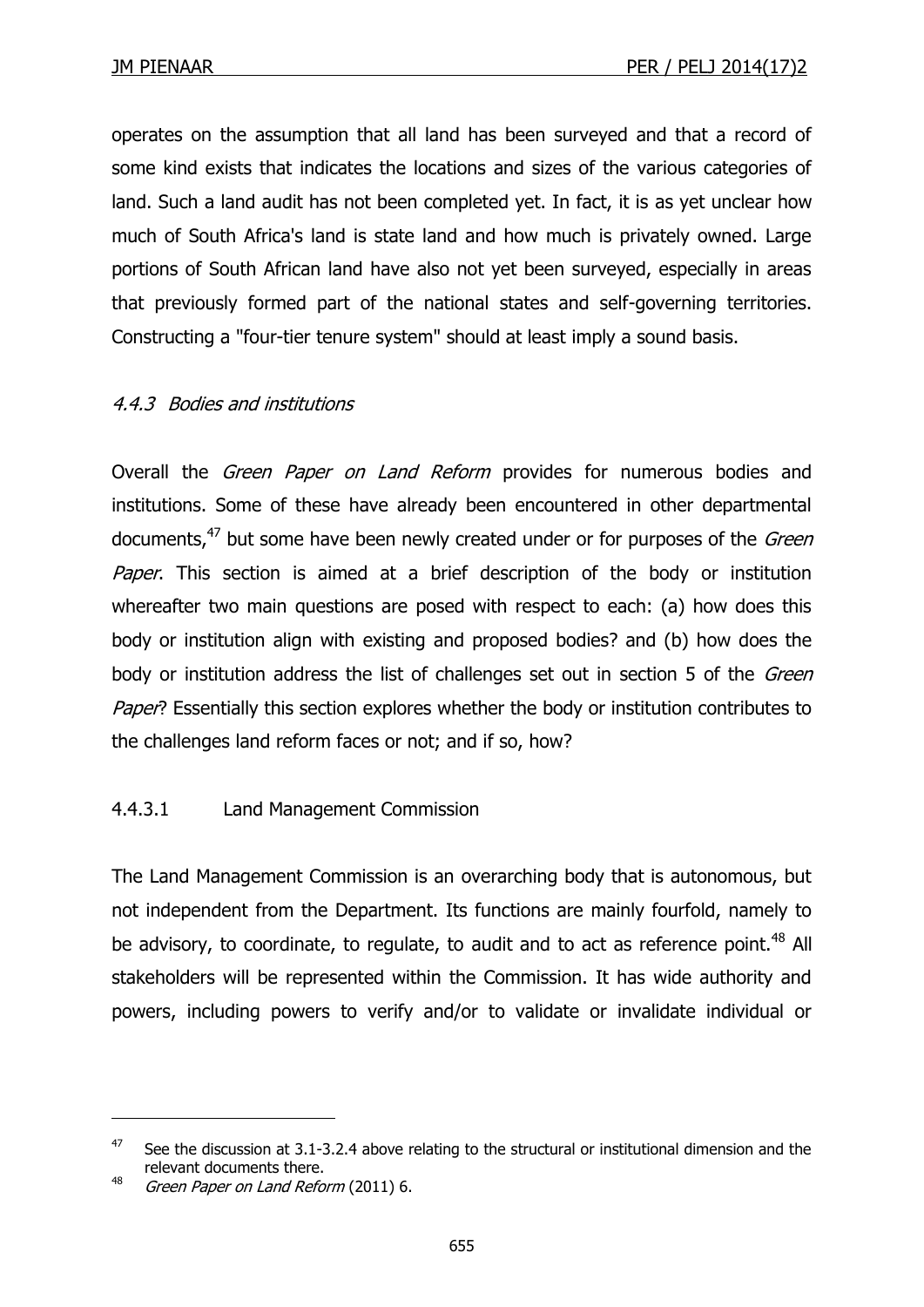corporate title deeds; to grant amnesty or initiate prosecution; and seize or confiscate land acquired through fraudulent or corrupt means.<sup>49</sup>

It is unclear how the Commission would fit into the existing framework that already incorporates courts, the prosecution authority and the Registrar of Deeds. The question whether the Commission is aligned with the existing system and structures therefore cannot be answered. Instead, further questions remain: who, when and how would the guidelines or measures in terms of which the above functions are to be carried out, be formulated? How long will the Commission be active and what about successive planning for its members? What exactly is the relationship and line functioning of the Commission and the Department respectively? On what authority and how would the Commission be able to invalidate title? Most importantly, however, how does this institution assist in addressing the challenges and weaknesses identified in section 5 of the *Green Paper* above? It seems as if it may be of assistance with regard to challenge (d) only, namely administration and governance.

#### 4.4.3.2 Land Valuer-General

The Land Valuer-General has a specific brief and specific role to play, as set out in the Paper.<sup>50</sup> The absence of a legislative framework to determine when "market value" is one of the variables in determining value as opposed to it being the only criterion, is one of the reasons for the newly proposed institution. It is important to note that the determination of financial compensation in cases of land expropriation is still to take place in compliance with the *Constitution*.<sup>51</sup> Because the exact operation of this institution is not set out in the *Green Paper*, it is unclear how it will function in relation to existing courts and professional boards. However, if it functions in line with the court system and subject to the *Constitution*, it may

<sup>&</sup>lt;sup>49</sup> Green Paper on Land Reform (2011) 6.<br><sup>50</sup> Green Paper on Land Reform (2011) 7

 $50$  Green Paper on Land Reform (2011) 7.<br> $51$  Green Baper on Land Beform (2011) 7.

Green Paper on Land Reform (2011) 7.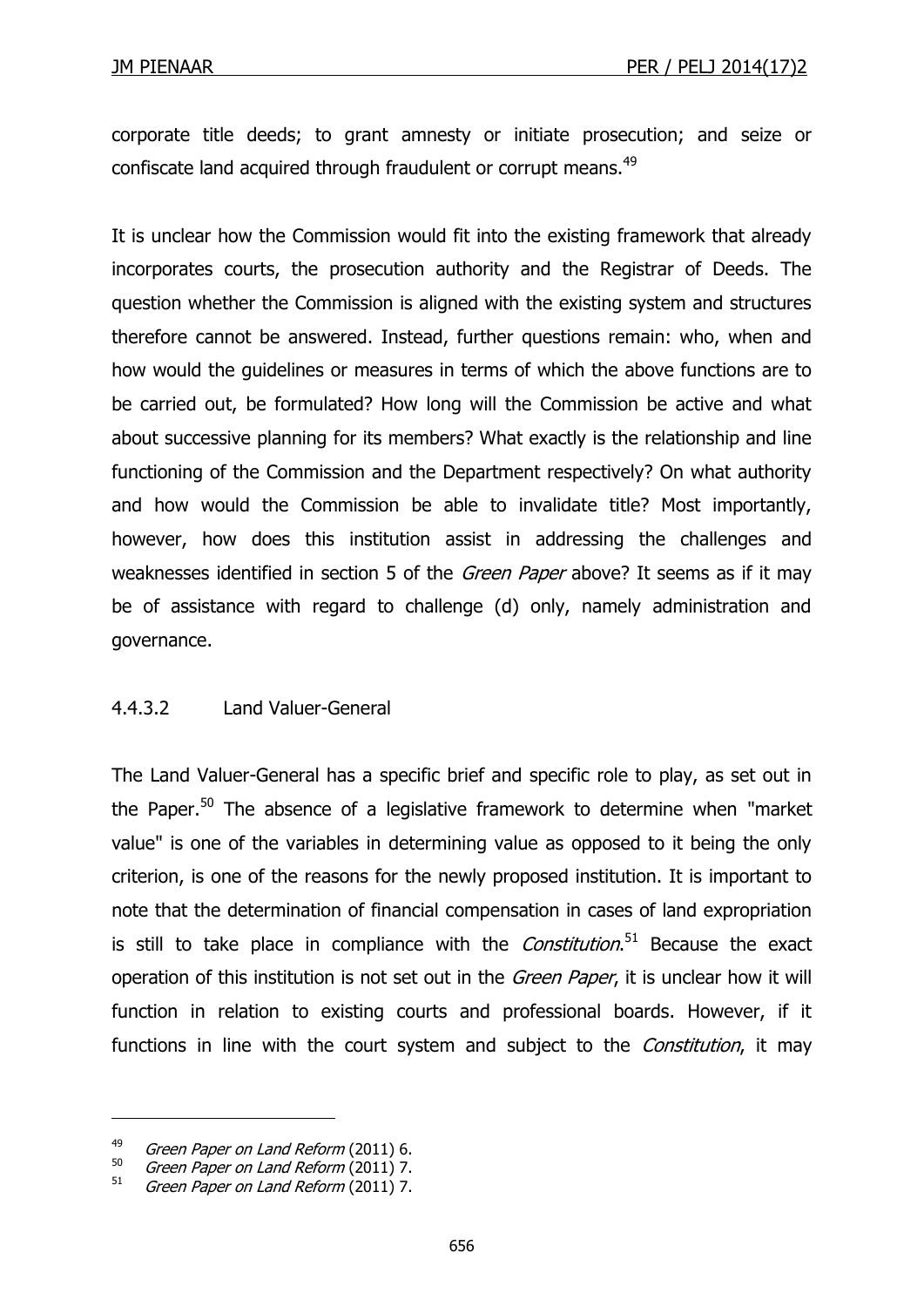address at least three of the challenges listed above, albeit partially, namely (a) land acquisition; (d) governance and (e) redistribution.

# 4.4.3.3 Land Rights Management Board and committees

The Board will consist of (a) sectoral representation from persons or sectors that have rights in land and (b) members appointed by the Minister. The Committees will function in relation to specific rural environments and would include representatives from farm workers and dwellers, commercial farmers, municipal councils and government departments.<sup>52</sup> The functions and powers of the Board are set out in the Paper.<sup>53</sup> These include, *inter alia*, to advise and support and to develop systems of recording and registering rights with the deeds registry. The Board is also empowered to enforce compliance with norms and standards, to hear appeals on matters handled by the Committees and to overturn decisions made by the Committee.

In this regard the following questions remain: what is the relationship between the Board and the already existing Land Rights Management Facility that was established under the former Department of Land Affairs in relation to eviction and legal representation for farm workers and rural dwellers? What is the relationship between the Board and Magistrate's courts and the Land Claims Court concerning reviews and or appeals? What is the relationship concerning the Deeds Registries? Alignment therefore seems to be troubling in light of all of these questions. With regard to the challenges listed in section 5 of the Green Paper it seems as if the Board and the Committees may be of use concerning challenge (c), selection of redistribution beneficiaries and challenge (d) land administration.

 $52$  Green Paper on Land Reform (2011) 7-8.<br> $53$  Green Paper on Land Reform (2011) 8

Green Paper on Land Reform (2011) 8.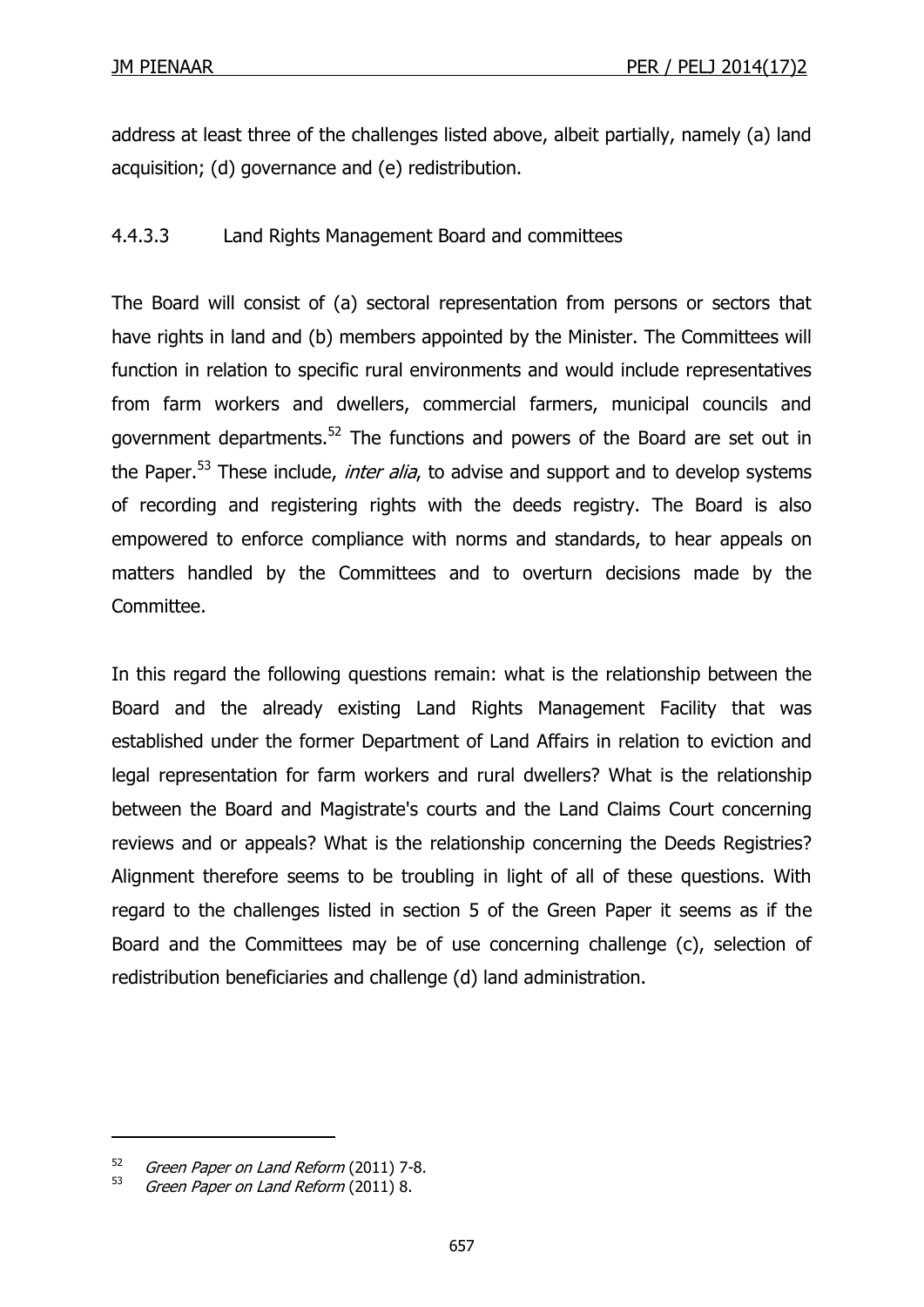# **5 The National Development Plan**

# **5.1 Context**

The National Development Plan was published on 15 August 2012 by the Planning Commission located within the President's Office under guidance of Minister Trevor Manual.<sup>54</sup> Very similar to the *Green Paper*, the introduction to the National Development Plan is intrinsically linked to land. Part of the introductory sections emphasize that South Africa is our country, our land; that our land is our home<sup>55</sup> and that South Africa belongs to all of its people.<sup>56</sup> The aim of the Plan is to eliminate poverty and reduce inequality by  $2030^{57}$  by *inter alia* translating political emancipation into economic and social well-being.<sup>58</sup> Accordingly, the National Development Plan is not specifically focused on land reform.

In the broader transformation context nine primary challenges are identified.<sup>59</sup> In light of the overall focus of the Plan, land reform is not identified as one of the nine primary challenges. However, indirectly, land reform has relevance in relation to at least three of the nine challenges, namely challenge number (4) dealing with spatial division; challenge number (5) linked to a more sustainable economy and challenge number (9) underlining that South Africa is (still) a divided society.<sup>60</sup> In order to address the nine challenges, 15 chapters are set out, each focusing on overarching or particular issues. Within the land reform context chapter six - inclusive rural economy, chapter seven - South Africa as a region of the world and chapter eight transforming human settlements, are of particular relevance.

 $54$  NPC 2011 www.npconline.co.za.

 $55$  NPC 2011 www.npconline.co.za 10.

 $^{56}$  NPC 2011 www.npconline.co.za 12.

 $^{57}$  NPC 2011 www.npconline.co.za 12.<br> $^{58}$  NPC 2011 www.npconline.co.za 13

 $58$  NPC 2011 www.npconline.co.za 13.

These are: unemployment; poor school education (especially for black pupils); poor infrastructure; spatial divides; unsustainable resource economy; poor public health system; poor public service delivery; high corruption levels; and a divided society - NPC 2011 www.npconline.co.za 14.

 $60$  NPC 2011 www.npconline.co.za 14.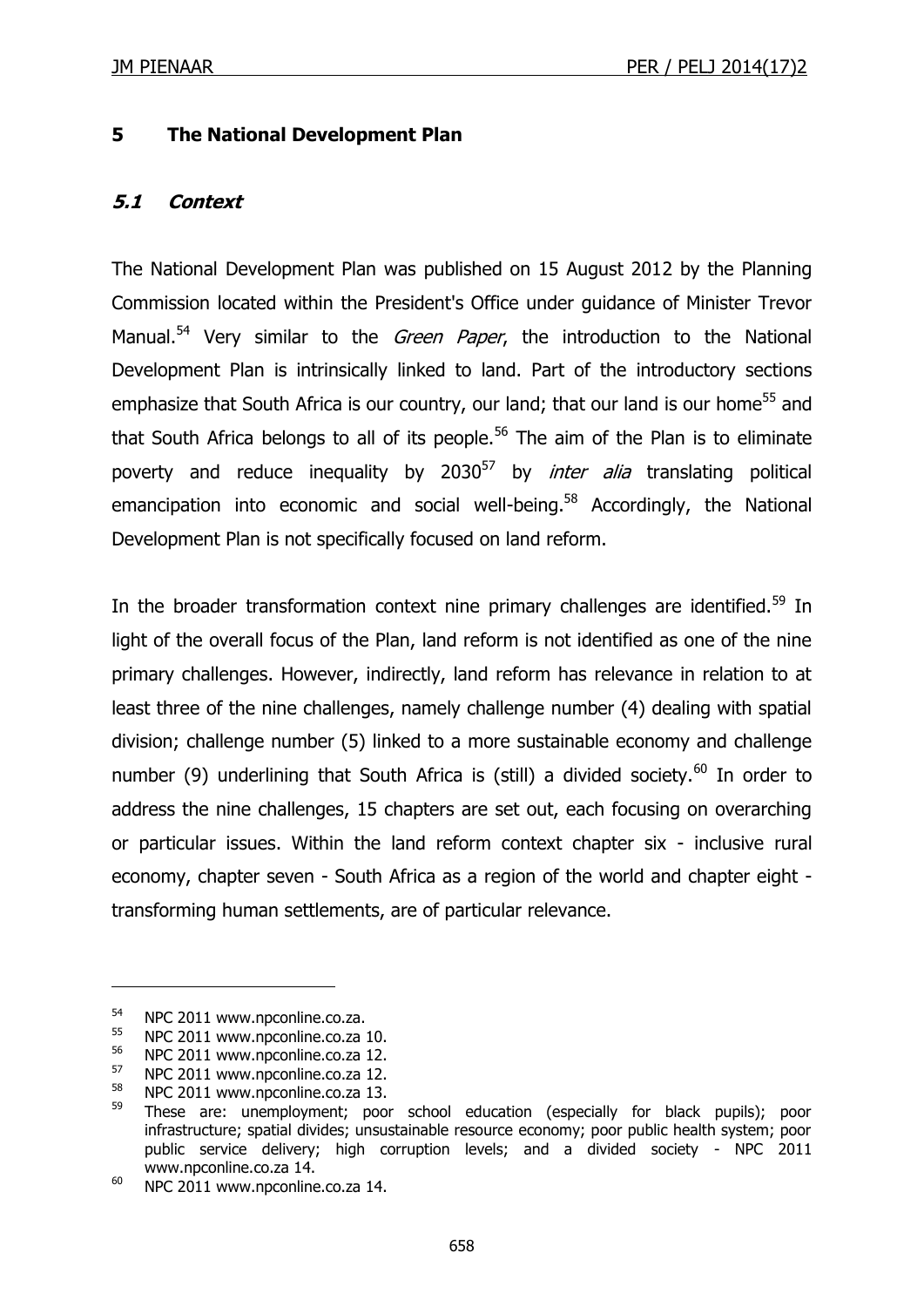# **5.2 Factors that inform the Plan**

When considering the proposals set out in the Plan, underlying factors need to be taken into account as well. The Plan has to function and needs to be implemented within an existing framework on the one hand, and has to deal with certain realities on the other. With regard to the latter, the following factors are important:

Since 1994 the proportion of South Africa's population living in rural areas has fallen by about 10%.<sup>61</sup> In 2012 about 60% of the population was urbanized and 40% lived in rural areas. In line with international trends, urbanization should increase further, resulting in about 70% of the country's population living in urban areas in 2013.

However, about 30% of the country's population live in the former homelands or self-governing territories. These areas in particular, and rural areas in general, are under-resourced and generally not economically viable.<sup>62</sup>

Redress programmes have generally not been effective as their inter-connectedness or links with other factors or considerations have not been appreciated enough. Instead of progress, tension has resulted. $63$  Land reform is one such a redress programme in terms of which inter-connectedness with other economic, developmental and capacity issues have not been considered sufficiently.

Particularly emphasised in the Plan is the continued aftermath of apartheid planning and spatial racial segregation that still divide South Africa - not only along economic lines, but also physically: apartheid settlement patterns seem to be ingrained and have hardly changed since 1994.<sup>64</sup> Instead, post-1994 approaches seem to have embedded these patterns even further in that, for example, the construction of lowcost housing occurred along the periphery of towns and cities. In other words: what

 $^{61}$  NPC 2011 www.npconline.co.za 18.

 $^{62}$  NPC 2011 www.npconline.co.za 22.

 $^{63}$  NPC 2011 www.npconline.co.za 25.

NPC 2011 www.npconline.co.za 24, 34.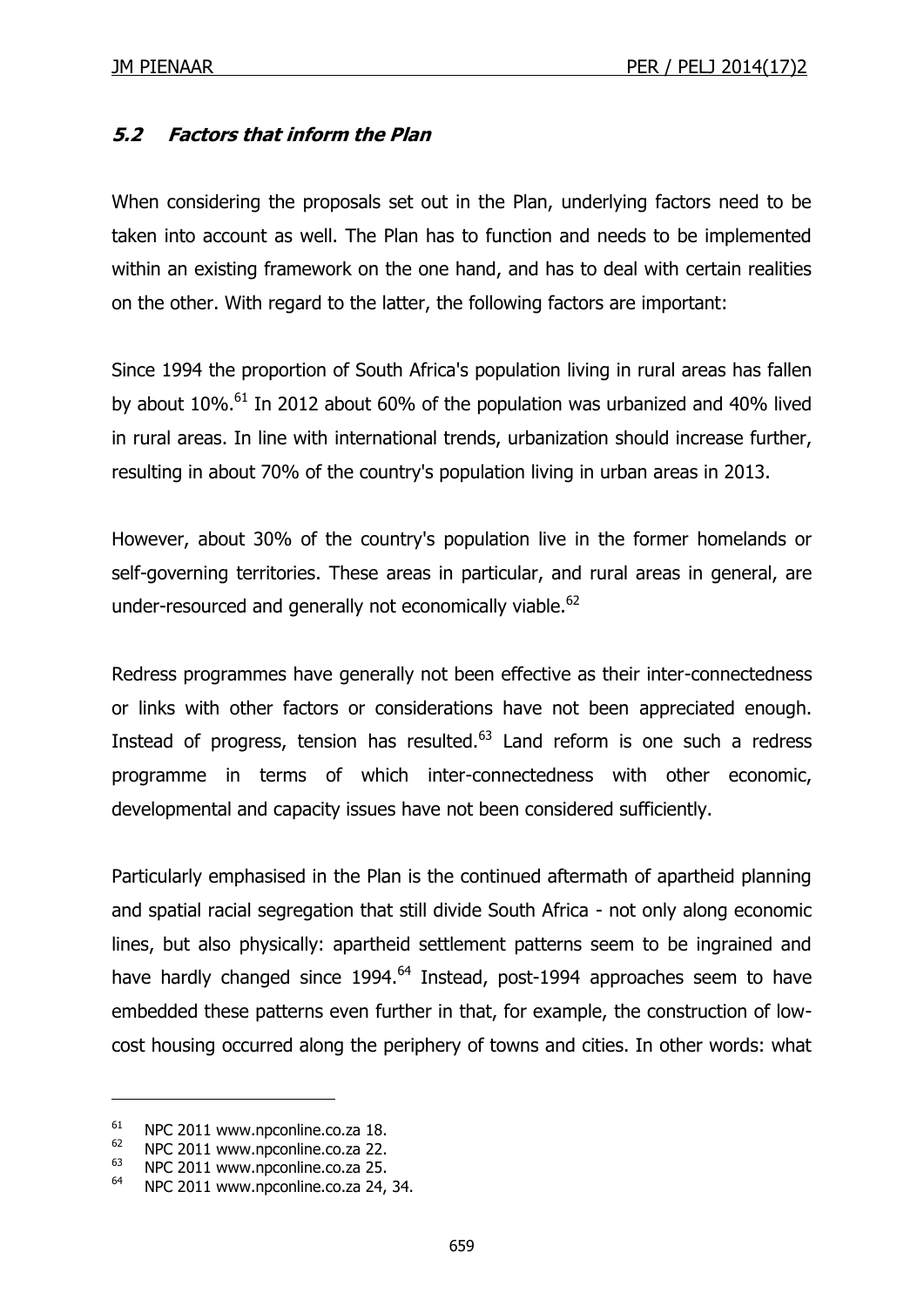South Africa looks like - both in relation to urban and rural areas - have hardly changed. Therefore, continued spatial division and the implications of this would have to inform the Plan in particular. In this context attention would have to be given to both urban and rural settlements.

# **5.3 Reviving rural settlements and promoting vibrant urban areas**

#### 5.3.1 Rural considerations

As explained above, the former homeland areas and self-governing territories house a substantial part of South Africa's population. For many reasons, invariably linked to the grand apartheid design, these areas are in dire need of economic resuscitation. Within the particular areas, further divisions are encountered along gender, generational and cultural lines.

In this regard the National Development Plan focuses on job creation, in particular by way of successful land reform programmes. The Plan propagates secure tenure for all communal farmers, but in particular for rural women. In the broader context, organisational or structural reforms are also mentioned, specifically regarding conflict between traditional bodies and constitutional structures. In other words: communal land in traditional areas where communal tenure is practiced is important and needs attention. The focus is on (a) tenure and mechanisms to increase more secure tenure; and (b) restructuring patriarchal or traditional leadership bodies.

#### 5.3.2 Urban considerations

Urban areas have inherited apartheid divides and post-1994 approaches seemed to entrench existing patterns further. In addition, unlawful occupation of land and informal settlement seemed to have increased after 1994. Concerning the latter, the Plan proposes in particular that informal settlements, where possible, should be upgraded on suitable land.

660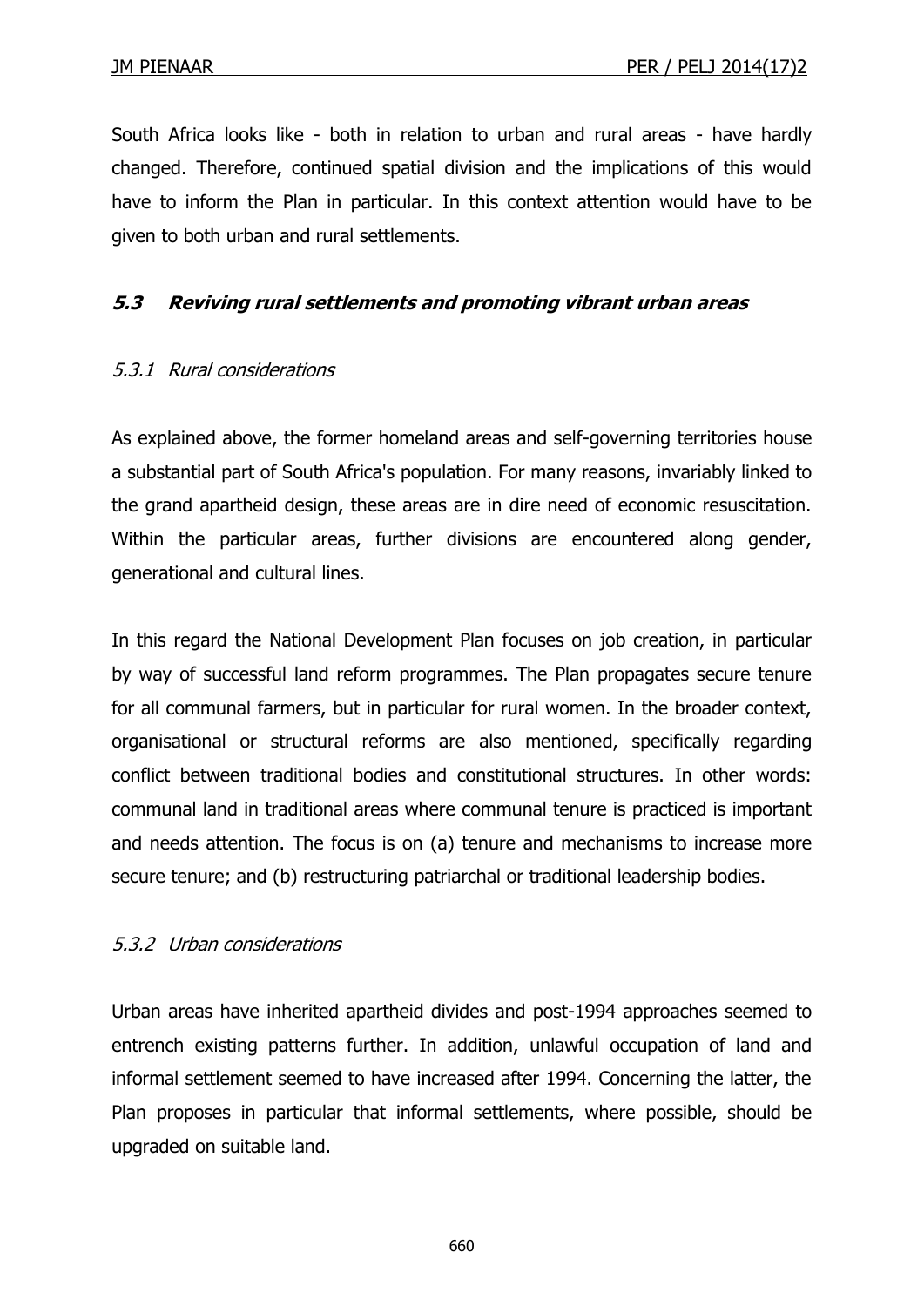Overall, however, interesting proposals have been proffered to address the spatial divide in both urban and rural South Africa. These include:

- the introduction of a new Spatial Development Framework and norms;
- the establishment of a National Spatial Development Fund;
- the establishment of a National Observatory for spatial data and analysis;
- the promotion of citizen involvement in planning; and
- the promotion of nature conservation, linked to planning.

Clearly, addressing the continued spatial divide mainly resulting from the former apartheid planning, is a critical issue for government.

# **5.4 National Development Plan and land reform**

Land reform does not feature very prominently in the National Development Plan. This is somewhat understandable, as the thrust of the plan is levelled at the eradication of poverty and the transformation of society. Within this process many rather diverse factors play a role, of which land reform is but one factor. Apart from land reform being mentioned specifically in relation to job creation within the rural sector and its importance in relation to tenure security of rural women in communal areas, other sporadic proposals contained in the Plan can also be linked to land reform:

Land: The Plan proposes that mechanisms have to be introduced that would make land markets work more effectively for the poor and support rural and urban livelihoods.<sup>65</sup>

Housing: The Plan proposes a comprehensive review of housing grants and subsidy schemes with a view to diversify housing products that would allow choice and

<sup>&</sup>lt;sup>65</sup> NPC 2011 www.npconline.co.za 58.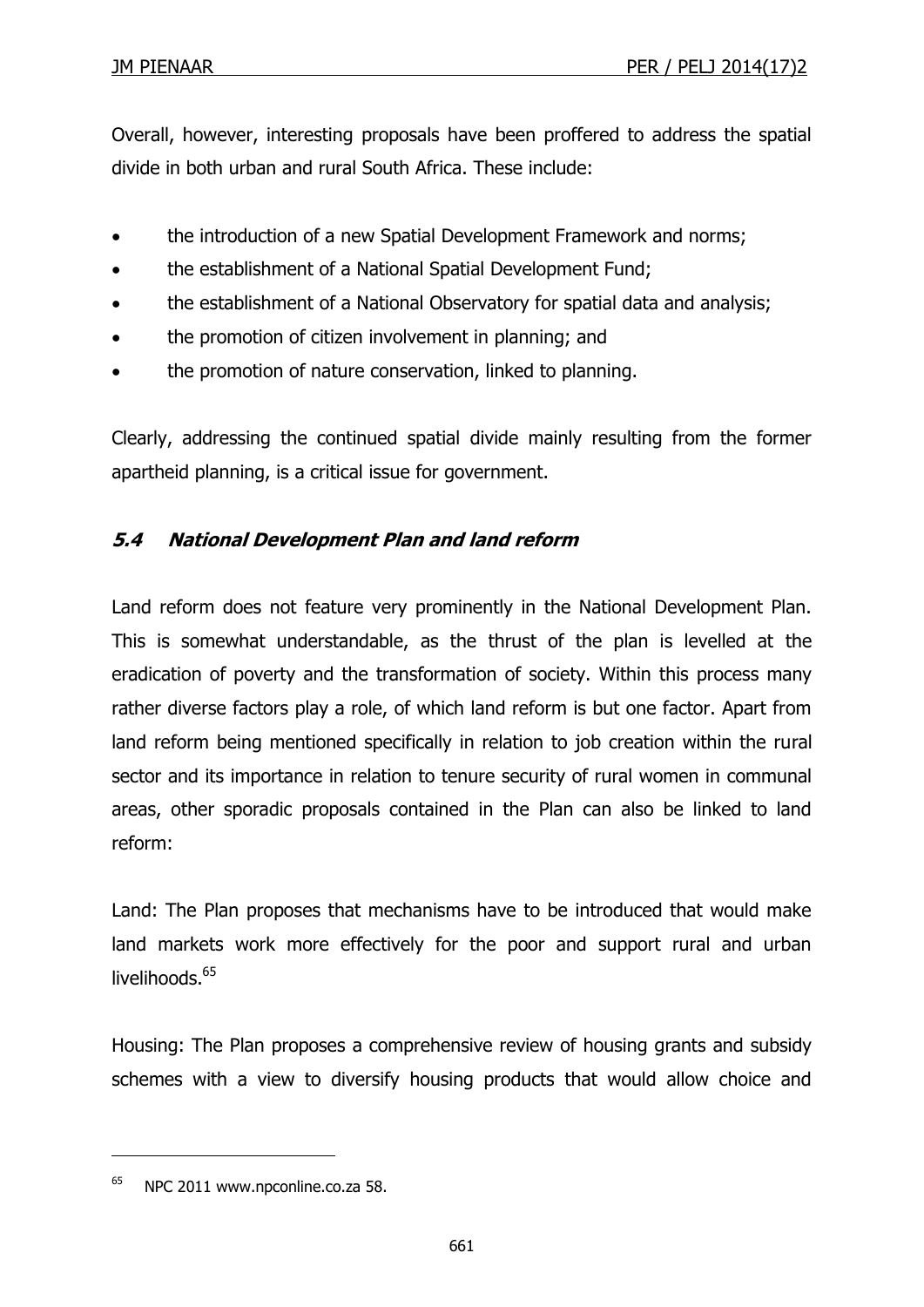greater spatial mix and flexibility.<sup>66</sup> The focus should also be on the housing gap in the market. The gap relates to persons earning above the level required to receive state subsidy, but below the level required to secure a bond from commercial banks. Innovative partnerships between government, commercial banks and employer housing schemes should also be promoted further.

Property rights: An integral part of the strategy to eliminate poverty is the proposal to broaden ownership of assets to historically disadvantaged groups.<sup>67</sup> In chapter seven, where the focus is on South Africa as part of the world at large,  $68$  the Plan proposes the investigation into different forms of financing and vesting of private property rights to land reform beneficiaries that did not hamper beneficiaries with a heavy debt burden.

# **5.5 Green Paper correlation**

The respective roles of the *Green Paper on Land Reform* and the Development Plan differ. Though both aim at improving society at large, including by way of socioeconomic development, the focus areas and corresponding proposals differ. Interestingly, though, both plans rely hugely on social cohesion for its successes. The discussion below addresses in more detail relevant themes that have emerged in the National Development Plan and its correlation to land reform generally.

#### **6 Discussion**

# **6.1 Themes**

-

Various themes have resonated in the different policy documents, plans and strategies that have been made public since 2009. The emphasis on rural development and the promotion of social cohesion are highlighted throughout the

 $^{66}$  NPC 2011 www.npconline.co.za 34-35.

 $^{67}$  NPC 2011 www.npconline.co.za 24.

NPC 2011 www.npconline.co.za 57.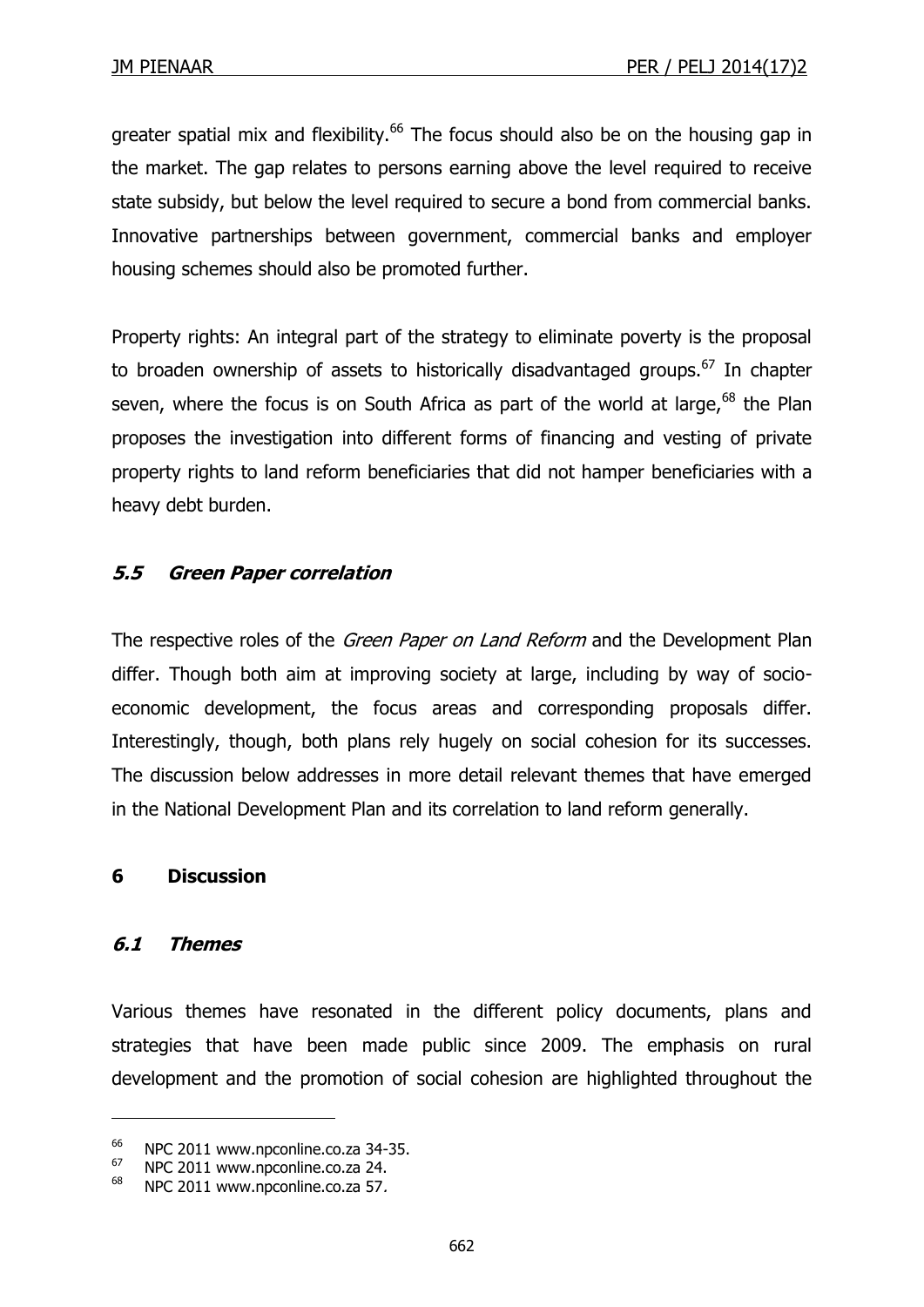Strategic Plan, the Tenure Security Policy, the *Green Paper* and more recently also in the National Development Plan. Accordingly, the overall aim of improving rural livelihoods by way of land reform institutions and legislative measures has been made crystal clear. Exactly how that is to be done is, however, far from clear.

Other themes that have come to the fore include the promotion of tenure security, food production and security and different approaches to land acquisition. These themes have been picked up and dealt with sporadically in policy documents and legislative measures and have, to some extent, resurfaced again in the National Development Plan.

Tenure reform was a focus point in the Strategic Plan. Its initial two broad options were refined further in the *Green Paper*, resulting in the four-tier tenure approach. Apart from stating the land categories and its tenure, no further information or details were provided. In particular, the need for improved tenure security has resulted in the proposed Draft Land Tenure Security Policy and concomitant Draft Land Tenure Security Bill. Many problems remain regarding (a) the poor drafting of the Bill<sup>69</sup> and (b) lack of synergy between the Policy and Bill.<sup>70</sup> Mention is made of permits and upgrading thereof, but no provision is made for them in the Bill. In fact, it is anyone's guess as to what kind of rights persons falling under the new Bill would have, and how these are acquired, recorded and terminated. Tenure security in relation to communal areas was, however, specifically underlined as an important burning matter in both the *Green Paper* and the National Development Plan. In the National Development Plan communal land features in relation to two matters: (a) its tenure issues and (b) the organisations or structures involved in communal areas. In this regard the improvement of tenure security is propagated within the framework of transforming traditional bodies and organisations. Within the land reform paradigm eradicating the remnants of spatial racial planning and addressing insecurity within communal set-ups seem to be an urgent priority.

<sup>&</sup>lt;sup>69</sup> Pienaar and Kamkuemah 2011 *Stell LR* 739-740.

Pienaar and Kamkuemah 2011 Stell LR 737-739.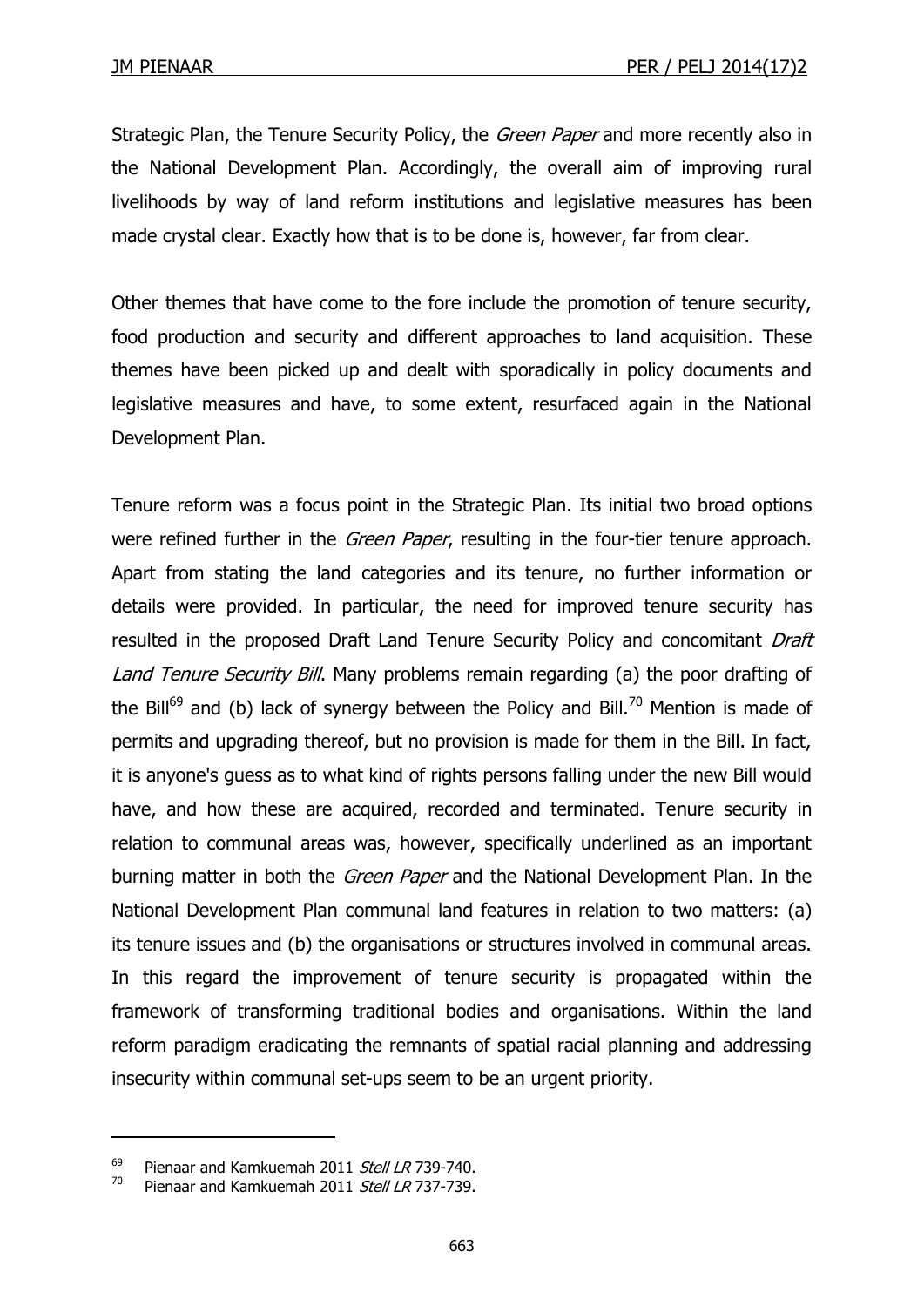Sustained food production and food security resonated throughout the policies and programmes as well. In the National Development Plan food security is mentioned in connection with the alleviation of household poverty specifically. Yet, there is no indication in any of the land reform materials, including the *Green Paper*, how food security and sustainability is to be approached or achieved.

Different approaches to land acquisition, especially moving away from the willingbuyer-willing-seller principle, have been a priority since the 2005 Land Summit.<sup>71</sup> The establishment of the new Land Valuer-General may assist in this endeavour, though the property clause as it presently stands already provides for the expropriation of property for public purposes and in the public interest, which includes land reform.<sup>72</sup> Though no particular proposals have been formulated regarding different approaches to acquisition of land in the National Development Plan, a rather general proposal was made concerning mechanisms that would make land markets work more effectively for the poor.

Regarding terminology used, it is noteworthy that the National Development Plan employs the terms "ownership" and "private property rights" compared to "freehold, with limited extent" and "freehold, but precarious tenure" which are encountered in the *Green Paper*. Clearly, the National Development Plan is not intent on formulating property regimes or ownership frameworks. However, the use of terminology of which the content may (or hopefully) be ascertained more readily, is preferable.

#### **6.2 Affected persons**

-

Ideally, when the draft measures have been promulgated and the policy documents have been finalised, all of the measures should form one large framework. This means that the legislative measures and policy provisions should function as a whole. Because the main focus in the *Green Paper* is on rural land in particular, it could prove to be a valuable exercise to determine, firstly, who the parties are who

<sup>&</sup>lt;sup>71</sup> See in this regard Du Plessis, Olivier and Pienaar 2005 *SAPL* 186-208.

See, for more detail, Van der Walt Constitutional Property Law 18-21.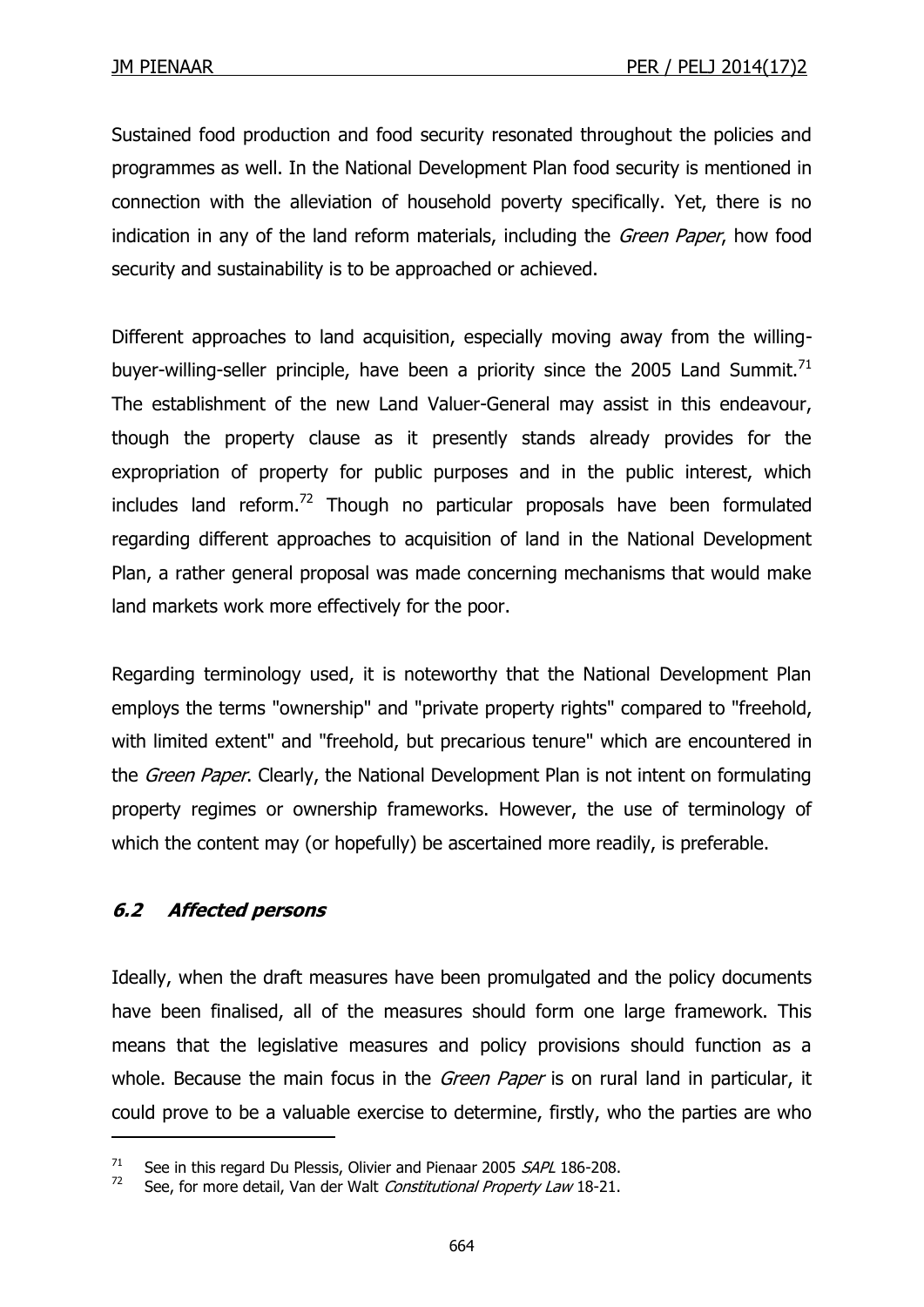stand to be affected by these measures and, secondly, the extent of its probable impact. In this regard the following persons would most probably be affected: (a) farm workers, farm dwellers and persons residing on farms, with consent and persons associated with these categories; (b) labour tenants; (c) landowners; (d) traditional communities; and (e) foreign (non-citizen) landowners.

Farm workers and occupiers: all of their rights, duties, responsibilities and protections will be set out in the Tenure Security legislation, once promulgated. Because they also qualify as land beneficiaries under various land reform programmes, the recapitalization programme<sup>73</sup> may also have some relevance for them, albeit limited only. The kind of right that can be vested, including rights linked to development, resettlement and agri-villages, is not clear yet. However, whether the land utilized for these purposes is state or privately owned land would be important, as the overarching four-tier tenure system set out in the *Green Paper* comes into play as well. Therefore, state farms or agricultural land vested in the state and employed in the land reform programmes will only be made available by way of leasehold. In these instances, permits that were issued which may be upgradeable to ownership (as provided for in the tenure security measures),  $74$  would not be available with regard to this category of land. Privately owned land, on the other hand, employed in land reform programmes may in theory be open to the broad spectrum of rights that may end in "freehold".

Labour tenants: this category of rural dwellers would generally fall within the ambit of the new *Land Tenure Security Act*. However, claims for land rights that have already been submitted under chapter three of the Land Reform (Labour Tenant Act) 3 of 1996 would continue under that Act. This means that labour tenants who have not submitted claims or who do not intend to submit claims, will in future form part of the Land Tenure Security Act. In this regard provisions of the recapitalization programme may also be relevant to these persons, as they could qualify as beneficiaries under the overall land reform programme as well. Superimposing the

 $\frac{73}{74}$  See 3.2.3 above.

See the discussion at 4.2 above.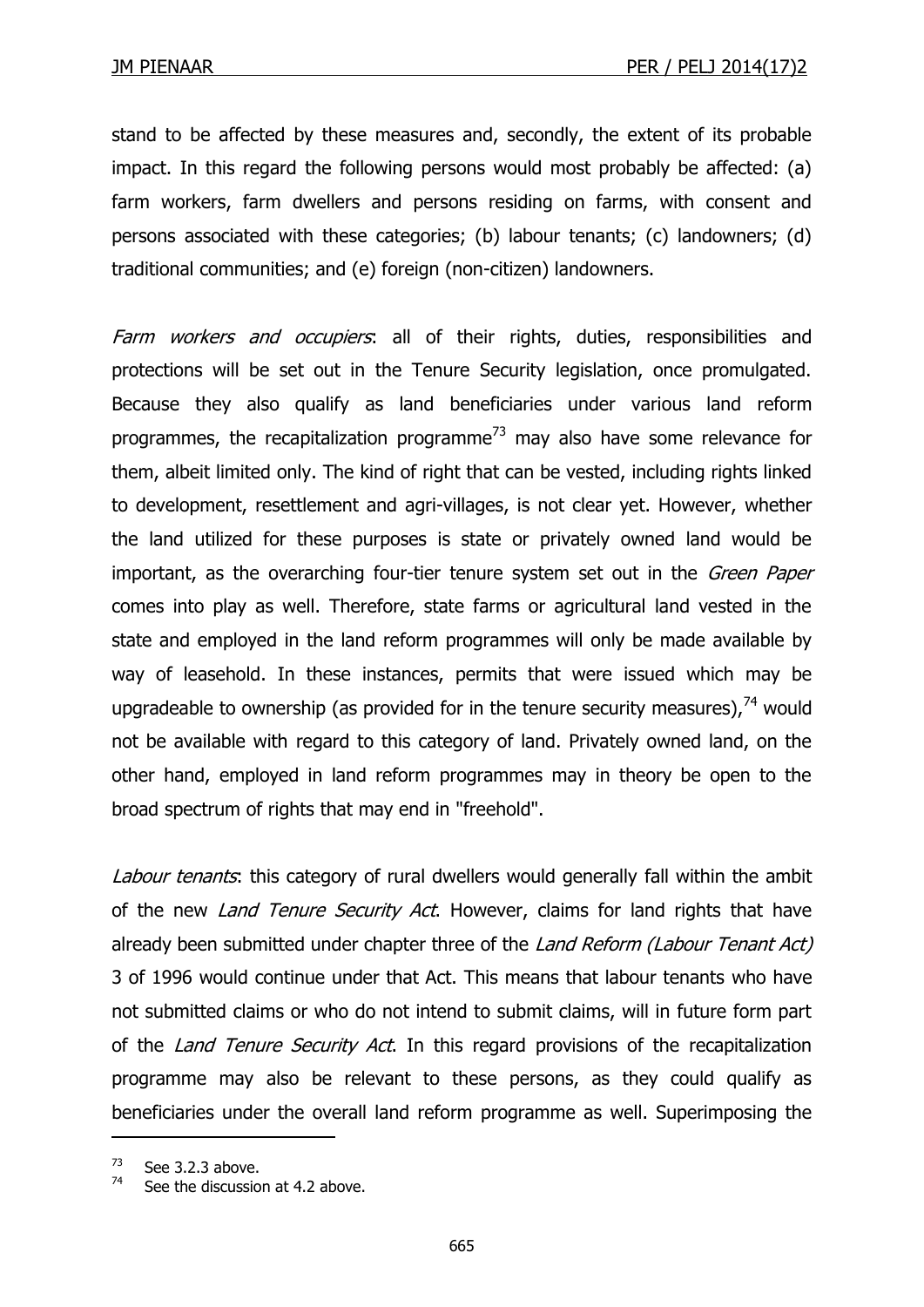Green Paper's four tier tenure system in this regard would mean that private land and state land, where relevant, would again be approached and handled differently.

Farm owners: all of their rights, duties and responsibilities in relation to labourers, occupiers and persons who were granted consent to occupy, would likewise be dealt with in accordance with the *Tenure Security Act* when promulgated. Implications for these owners in light of the *Green Paper* are that though "freehold" would continue, some limitations or restrictions regarding the size of land parcels and how many farms and land parcels an individual could have, would commence. The exact dimensions of the limitations are unclear as yet. To date it is uncertain how much of agricultural land that is exploited successfully is state land and how much of that is privately owned. What is clear, however, is that about 20% of the farmers produce about 80% of the output, thereby underlining the major contribution of large commercial farms in South Africa.<sup>75</sup>

Traditional communities: one needs to draw a distinction between traditional communities *occupying* land and those communities *owning* land. All land occupied by traditional communities has been excluded from the ambit of the Land Tenure *Security Bill.* This land may comprise land outside the traditional communal areas<sup>76</sup> and may also relate to state land.

Communally owned land forms the fourth tier of the newly proposed tenure system in the *Green Paper* and comprises communal tenure, with institutionalised use rights - whatever that means. This whole category of land is excluded from further discussion in the *Green Paper*. Therefore, land occupied by traditional communities or owned by communities, irrespective of its location, has been excluded from both the new draft tenure security measures and the *Green Paper*. In light of the unconstitutionality finding of the *Communal Land Rights Act* 11 of 2004 in *Tongoane* 

 $^{75}$  Kane-Berman 2012 www.businessday.co.za.

<sup>76</sup> These are the areas that used to form the homelands, constituting the four independent national states and the six self-governing territories - see for more detail Badenhorst, Pienaar and Mostert Law of Property 586-587.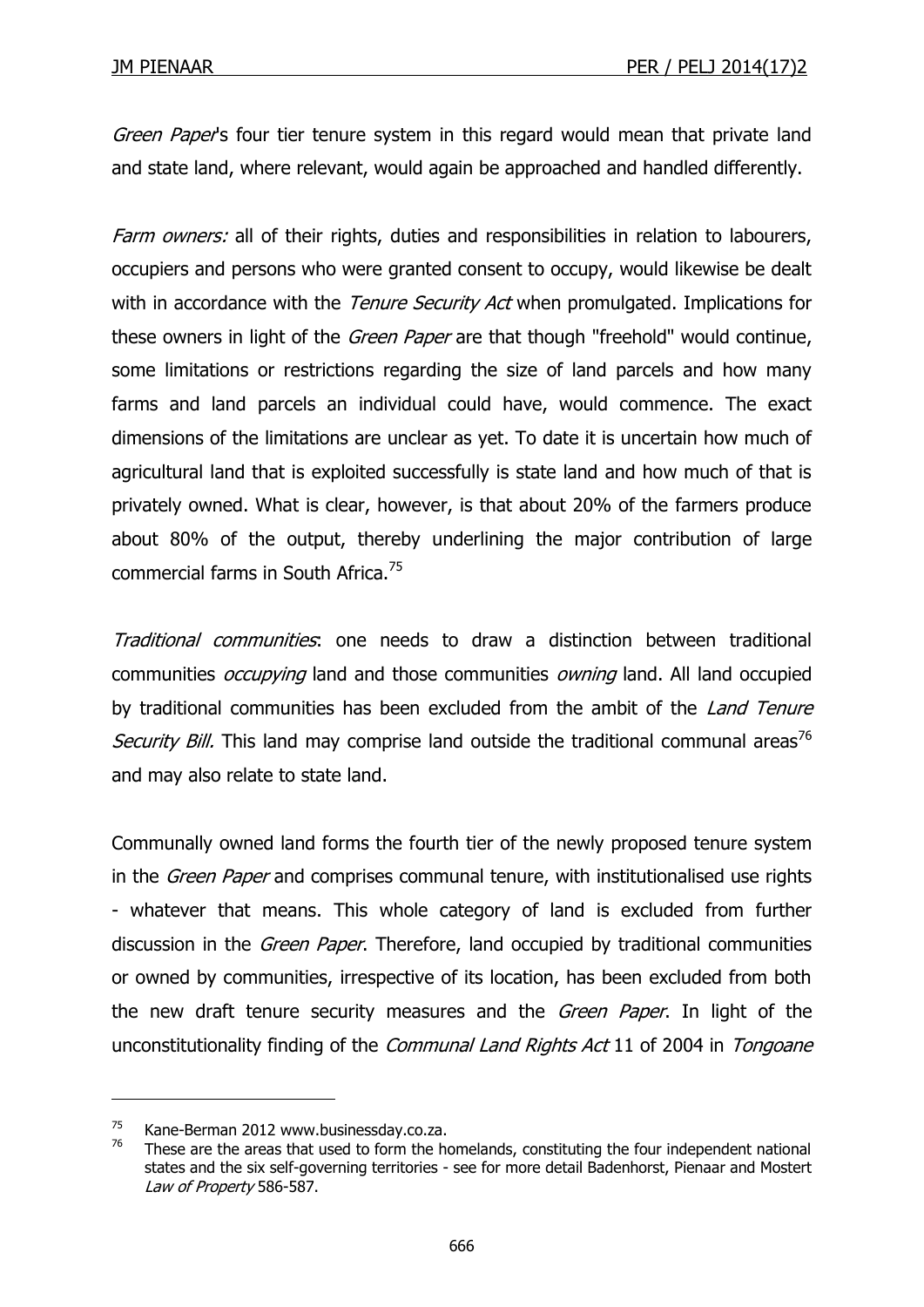v The Minister of Agriculture and Land Affairs, $^{77}$  an interim measure, namely the Interim Protection of Informal Land Rights Act 31 of 1996, which is extended on an annual basis, now regulates these areas.<sup>78</sup> It would seem that, as far as section 25(6) and 25(9) of the *Constitution*<sup>79</sup> is concerned, non-compliance is reigning, 18 years after embarking on the all-encompassing land reform programme.

Foreign (non-citizen) land owners: owners of rural land who are not South African citizens will have "freehold, but with precarious tenure" and could face limitations regarding the size of land parcels and the number of land parcels an individual could hold.

Though all of the above categories of persons, be it owners or occupiers, will certainly be affected by the recent developments, the full extent thereof is a mystery. The *Green Paper* provides no information as to the extent of the limitations or the kind of impact these measures, once promulgated, may have. How can persons who will be affected respond and prepare in circumstances like these?

# **7 Conclusion**

-

As explained from the outset, ongoing adjustment and re-adjustment by way of legal mechanics relating to land is nothing new. It is necessary and expected. To my mind, however, five issues in particular are problematic in relation to the manner in which the recent mechanics of intervention regarding land, overall, was approached and structured.

<sup>77</sup> Tongoane v Minister of Agriculture and Land Affairs 2010 JDR 0539 (CC).

 $^{78}$  Du Plessis and Pienaar 2010 *Fundamina* 73-89.

<sup>&</sup>quot;A person or community whose tenure of land is legally insecure as a result of past discriminatory laws or practices is entitled, to the extent provided for by an Act of Parliament, either to tenure which is legally secure or to comparable redress" - s 25(6) of the Constitution of the Republic of South Africa, 1996; "Parliament must enact the legislation referred to in subsection  $(6)$ " - s 25(9) of the *Constitution*. S 25(6) places a duty on the State to improve insecure tenure or to provide redress, while s 25(9) provides that government has to enact the necessary legislation to effect more secure tenure – see, for more details, Badenhorst, Pienaar and Mostert Law of Property 607-630; Carey-Miller and Pope Land Title 456-555; Claassens and Cousins Land Power and Custom 33.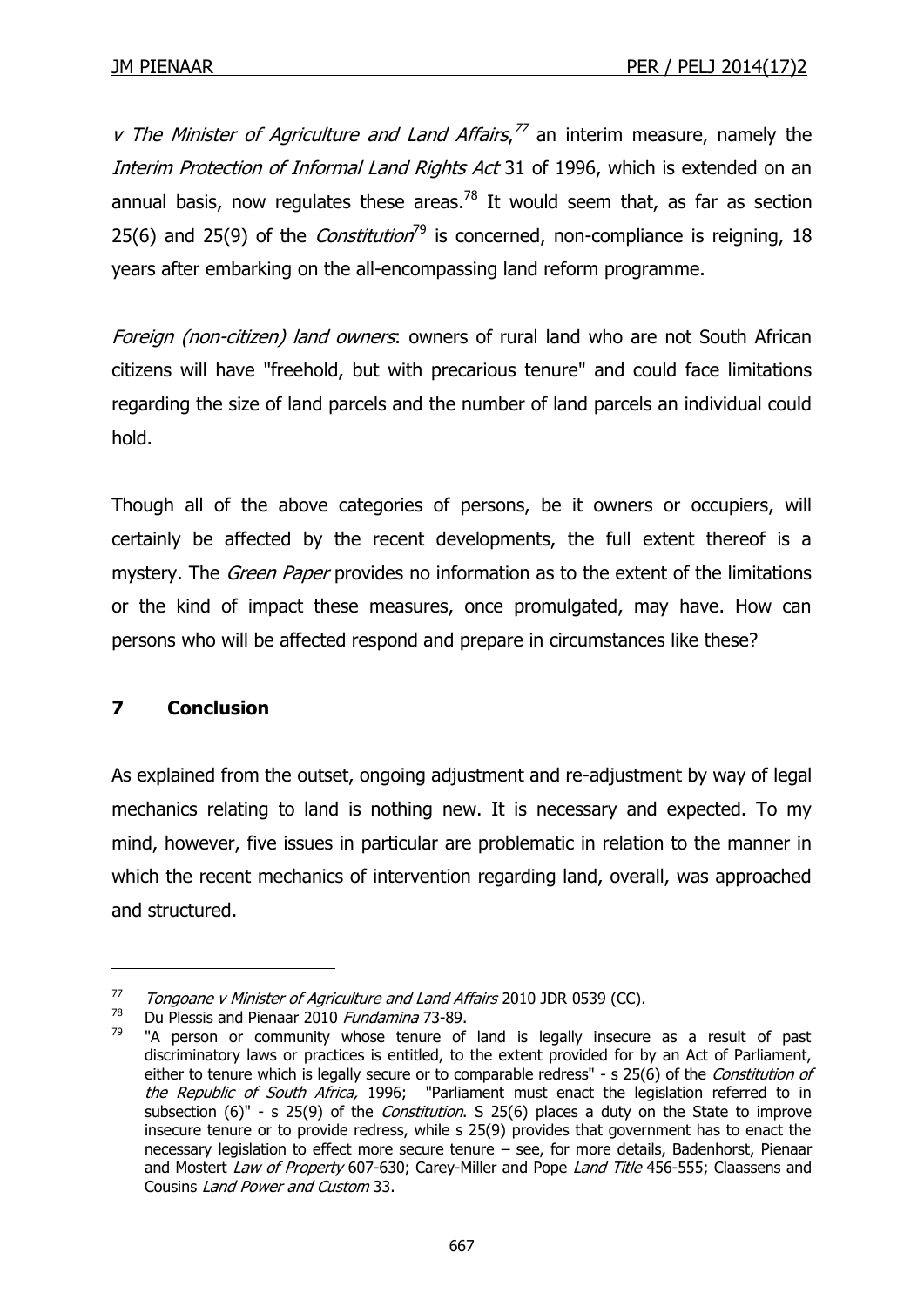1. The process continues in the absence of a land register or land audit that would provide the necessary information and statistics. A sound basis for any approach to tenure is required. In this regard the basis for the "four-tier tenure" system is seriously lacking. How much land is there? Where is the land located? Who owns what?

2. Communal land comprises vast areas of rural land. Rural areas have been an important departmental focus for the past four years. Yet, communal rural land has been excluded from the latest, crucial developments. The importance of communal land was again emphasised recently in the National Development Plan. How can allencompassing land reform occur when a major element, communal land, which affects millions of South Africans, is excluded?

3. Cause and effect, conduct and response, have not been considered carefully. When one provision impacts on another issue, the overall effect has to be reassessed and re-addressed. For example, when a provision relates to the recording of rights, the corresponding measures linked to systems and agencies have to be adjusted accordingly. The bodies and institutions to be established have to fit into the existing structures or existing structures have to be re-adjusted. Roles and functions have to be aligned accordingly. Unfortunately, ideas and concepts have not been imbedded in a framework that facilitates implementation.

4. At least some kind of certainty or formula of estimation or determination is required for investment purposes and consumer confidence. In this context phrases like "precarious tenure" and "freehold with limitations" are counter-productive. The Green Paper is far too vague and generally lacking in detail and depth.

Finally, to my mind, the most disconcerting aspect of the *Green Paper* is that it lost sight of the weaknesses and challenges it aimed to address. Of the eight crucial areas identified in section 5 of the *Green Paper*, only five may be addressed, and then in some instances *only partially*, by the new approaches and institutions. Three of the identified challenges, namely the declining agricultural contribution to GDP,

668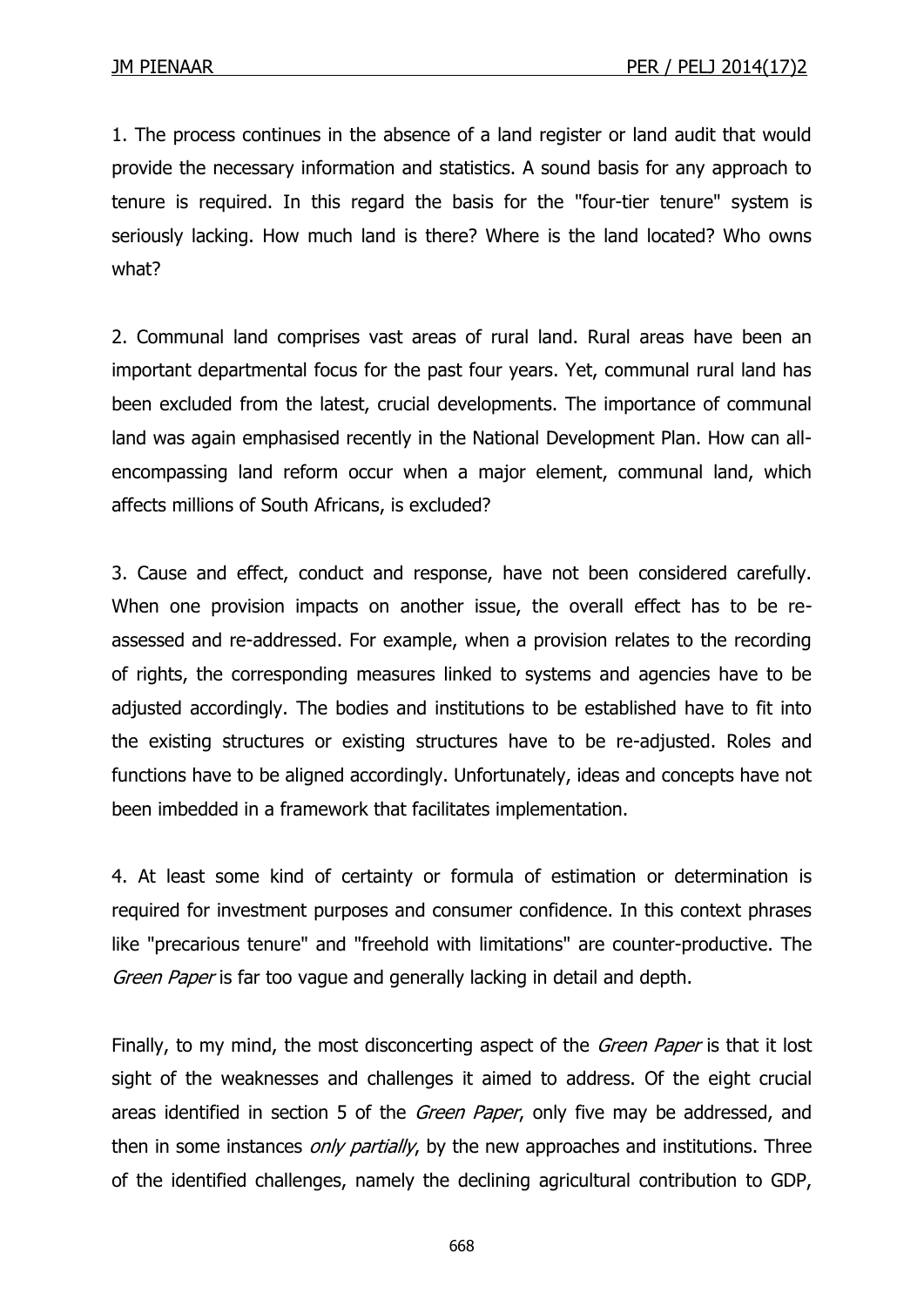rural unemployment and the problematic restitution model and support system never even resonated in the Green Paper.

It would seem as if the mechanics of intervention, at least in relation to land reform, are still in dire need of further engineering. We need engineers who see the big picture and understand how the different cogs fit together. Only then can all of the challenges listed be attended to effectively. Only then can all the dimensions of redistribution, tenure reform and restitution be addressed. Only then can there really be a "Green Paper on Land Reform".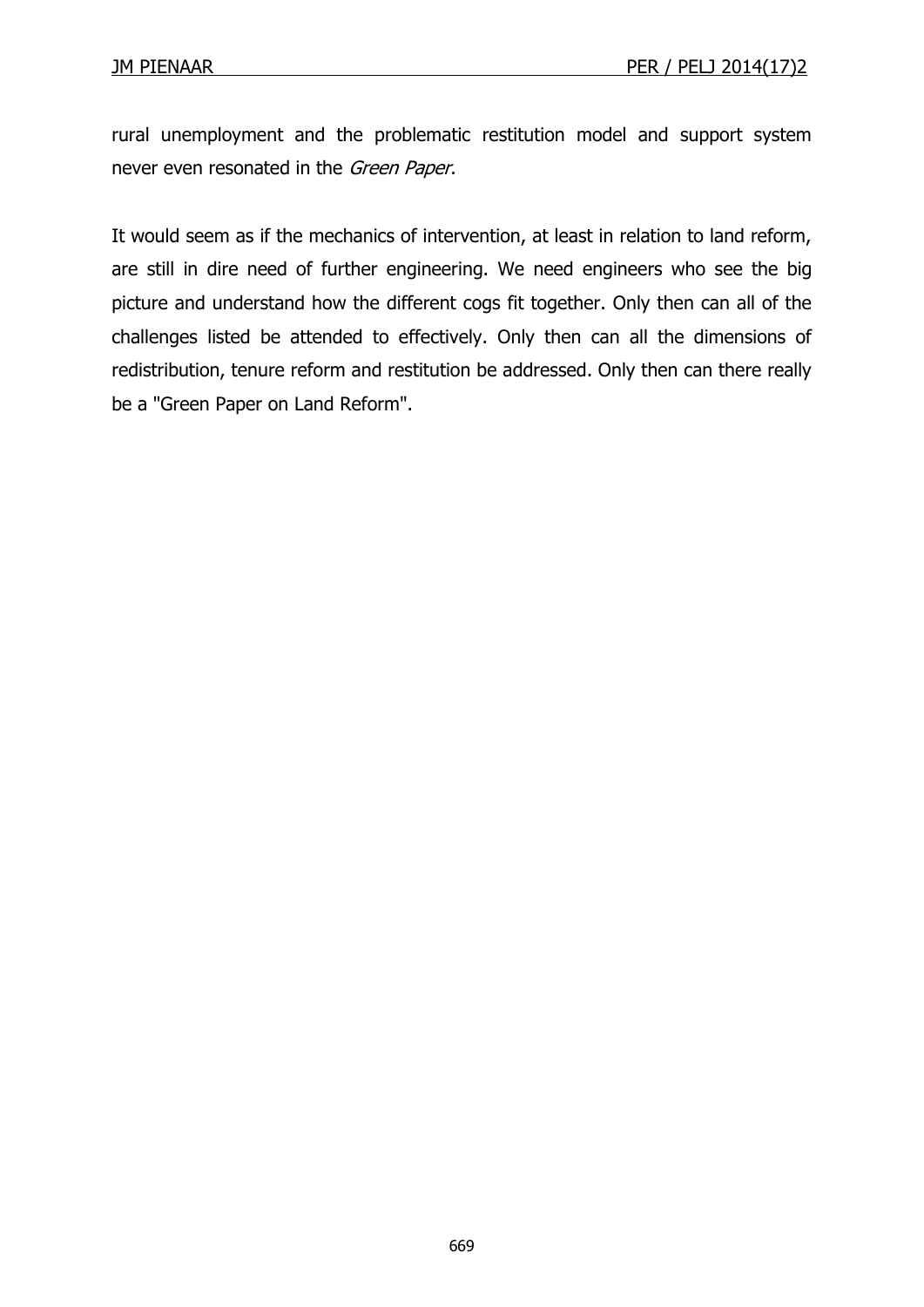# **Bibliography**

Badenhorst, Pienaar and Mostert Law of Property

Badenhorst PJ, Pienaar JM and Mostert H Silberberg and Schoeman's Law of Property 5<sup>th</sup> ed (LexisNexis Durban 2006)

#### Beinart Twentieth Century South Africa

Beinart W Twentieth Century South Africa (Oxford University Press Oxford 2001)

Bennett "African Land"

Bennett T "African Land - A History of Dispossession" in Zimmermann R and Visser D (eds) Southern Cross: Civil and Common Law in South Africa (Juta Cape Town 1996) 65-94

#### Carey-Miller and Pope Land Title

Carey-Miller D and Pope A *Land Title in South Africa* (Juta Cape Town 2000)

#### Changuion and Steenkamp Omstrede Land

Changuion L and Steenkamp B Omstrede Land: Die Historiese Ontwikkeling van die Suid-Afrikaanse Grondvraagstuk, 1652-2011 (Protea Boekhuis Pretoria 2011)

Claassens and Counsins Land, Power and Custom

Claassens A and Counsins B (eds) Land, Power and Custom: Controversies generated by South Africa's Communal Land Rights Act (UCT Press Cape Town 2008)

Du Plessis and Pienaar 2010 Fundamina

Du Plessis W and Pienaar JM "The more things change the more they stay the same: The story of communal land tenure in South Africa" 2010 Fundamina Editio Specialis 73-89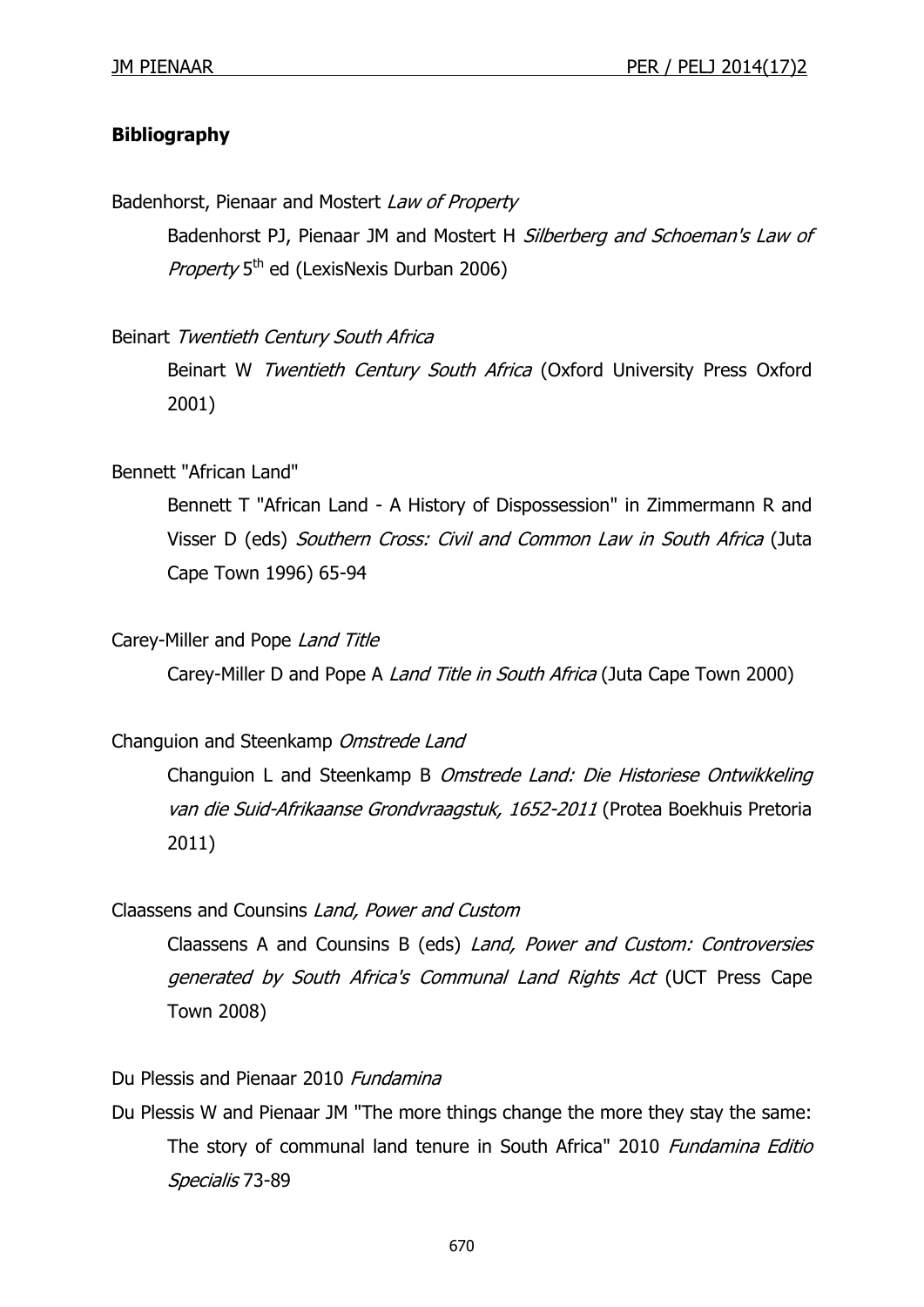Du Plessis, Olivier and Pienaar 2005 SAPL

Du Plessis W, Olivier NJJ and Pienaar JM "Land matters: New Developments" 2005 SAPL 186-208

#### Du Plessis, Olivier and Pienaar 2009 SAPL

Du Plessis W, Olivier NJJ and Pienaar JM "Land matters and rural development" 2009 SAPL 588-601

#### Du Pre Separate but Unequal

Du Pre RH Separate but Unequal (Jonathan Ball Johannesburg 1994)

# Feinstein Economic History

Feinstein CF An Economic History of South Africa: Conquest, Discrimination and Development (Cambridge University Press Cambridge 2005)

# Giliomee Afrikaners

Giliomee H The Afrikaners: Biography of a People (Tafelberg Cape Town 2003)

# Girvin "Race and Race Classification"

Girvin SD "Race and Race Classification" in Rycroft AJ, Boulle LJ, Robertson MK and Spiller PR (eds) Race and the Law in South Africa (Juta Cape Town 1987) 1-11

# Govender "Race and Social Rights"

Govender K "Race and Social Rights" in Rycroft AJ, Boulle LJ, Robertson MK and Spiller PR (eds) Race and the Law in South Africa (Juta Cape Town 1987) 229-242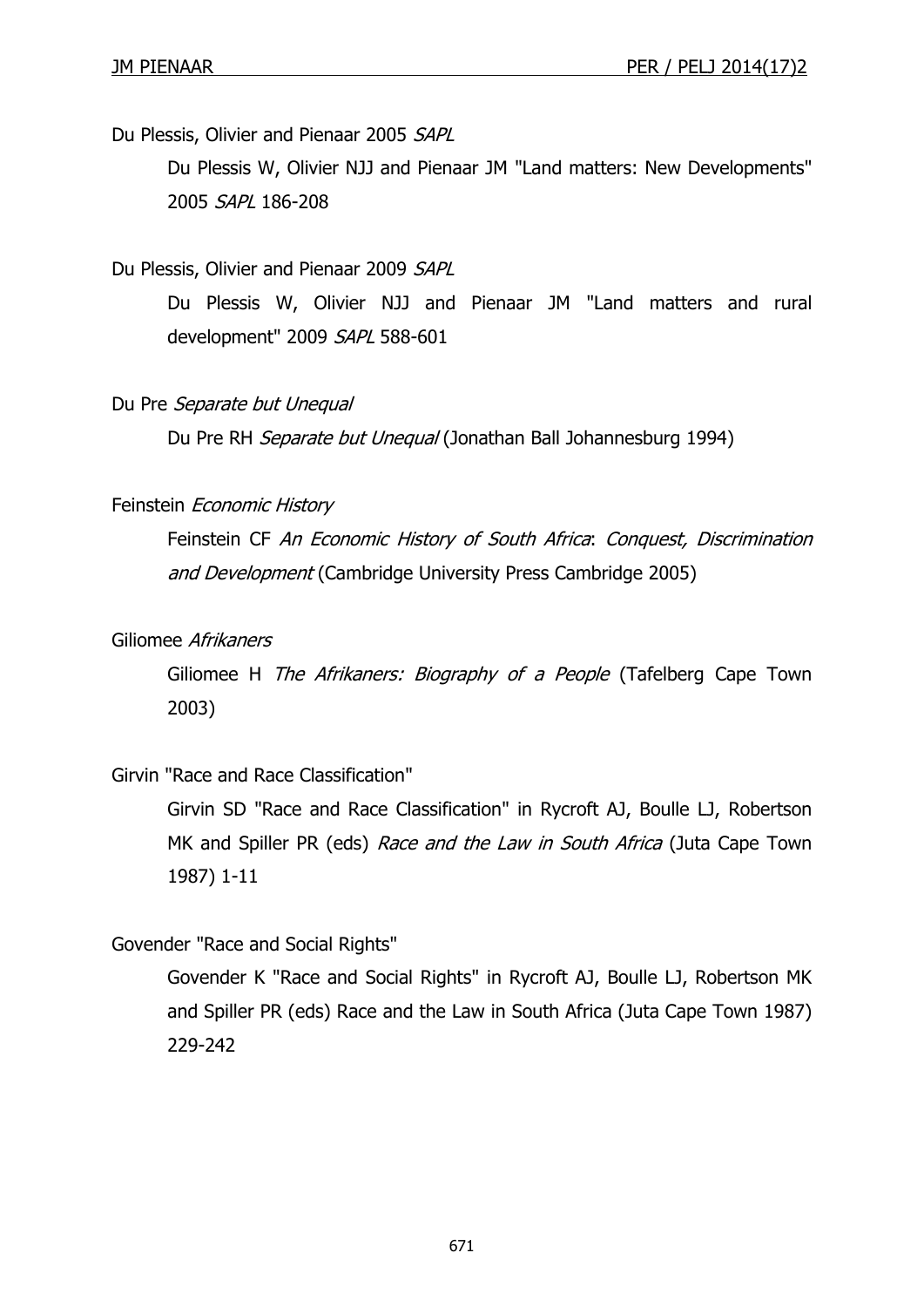#### Hall 2009 PLAAS Policy Brief

Hall R "A fresh start for rural development and agrarian reform?" 2009 PLAAS Policy Brief (29) 1-6

#### Lever South African Society

Lever H South African Society (Jonathan Ball Johannesburg 1978)

#### Mostert, Pienaar and Van Wyk "Land"

Mostert H, Pienaar JM and Van Wyk J "Land" in Joubert WA and Faris JA (eds) The Law of South Africa (LexisNexis Durban 2010) it is a whole volume of LAWSA, no pages necessary in Bibliography

# Mostert and Pope Law of Property

Mostert HJ and Pope A (eds) The Principles of the Law of Property in South Africa (Oxford University Press Cape Town 2010)

#### Pienaar 2011 Speculum Iuris

Pienaar JM "Tenure reform in South Africa: Overview and challenges" 2011 Speculum Iuris 108-133

#### Pienaar and Brickhill "Land"

Pienaar JM and Brickhill J "Land" in Woolman S, Roux T and Bishop M (eds) Constitutional Law of South Africa (Juta Cape Town 2007) Ch 48

# Pienaar and Kamkuemah 2011 Stell LR

Pienaar JM and Kamkuemah A "Farm land and tenure security: New Policy and Legislative Developments" 2011 Stell LR 724-741

#### Sparks Mind of South Africa

Sparks A The Mind of South Africa: The Story of the Rise and Fall of Apartheid (Jonathan Ball Johannesburg 2007)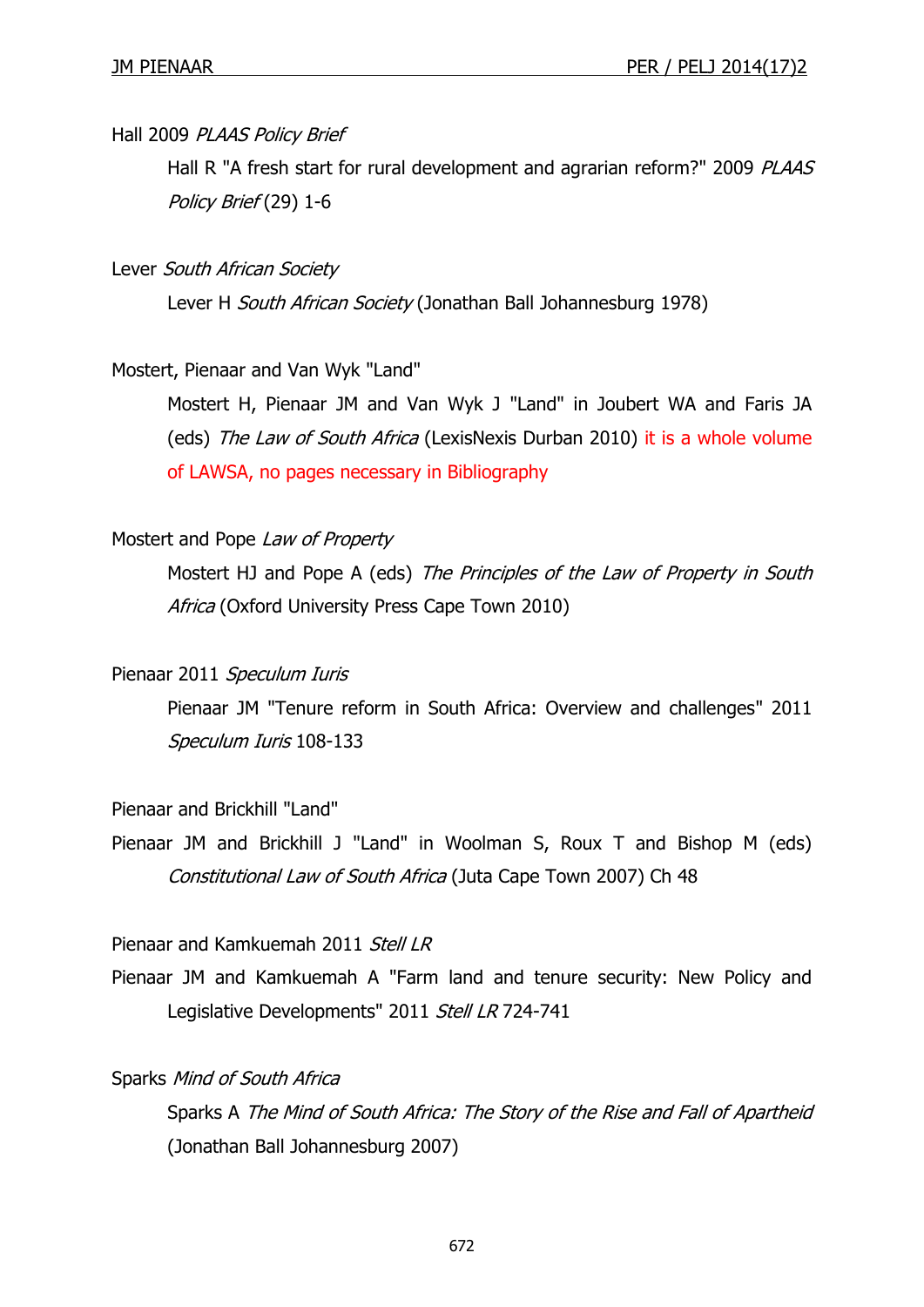Van der Merwe 1989 TSAR

Van der Merwe D "Land tenure in South Africa: a brief history and some reform proposals" 1989 TSAR 663-692

Van der Merwe and Pienaar "Land Reform in South Africa"

Van der Merwe CG and Pienaar JM "Land Reform in South Africa" in Jackson P and Wilde DC (eds) The Reform of Property Law (Ashgate Dartmouth 1997) 334-380

Van der Walt Constitutional Property Law

Van der Walt AJ *Constitutional Property Law* 3<sup>rd</sup> ed (Juta Cape Town 2011)

Van der Walt and Pienaar Law of Property

Van der Walt AJ and Pienaar GJ *Introduction to the Law of Property* 6<sup>th</sup> ed (Juta Cape Town 2009)

#### **Register of case law**

Baphiring Community v Uys (Case no LCC 64/1998) 19 January 2010 Tongoane v Minister of Agriculture and Land Affairs 2010 JDR 0539 (CC)

#### **Register of legislation**

Communal Land Rights Act 11 of 2004 Constitution of the Republic of South Africa, 1996 Extension of Security of Tenure Act 62 of 1997 Interim Protection of Informal Land Rights Act 31 of 1996 Land Reform (Labour Tenant) Act 3 of 1996 Prevention of Illegal Eviction from and Unlawful Occupation of Land Act 19 of 1998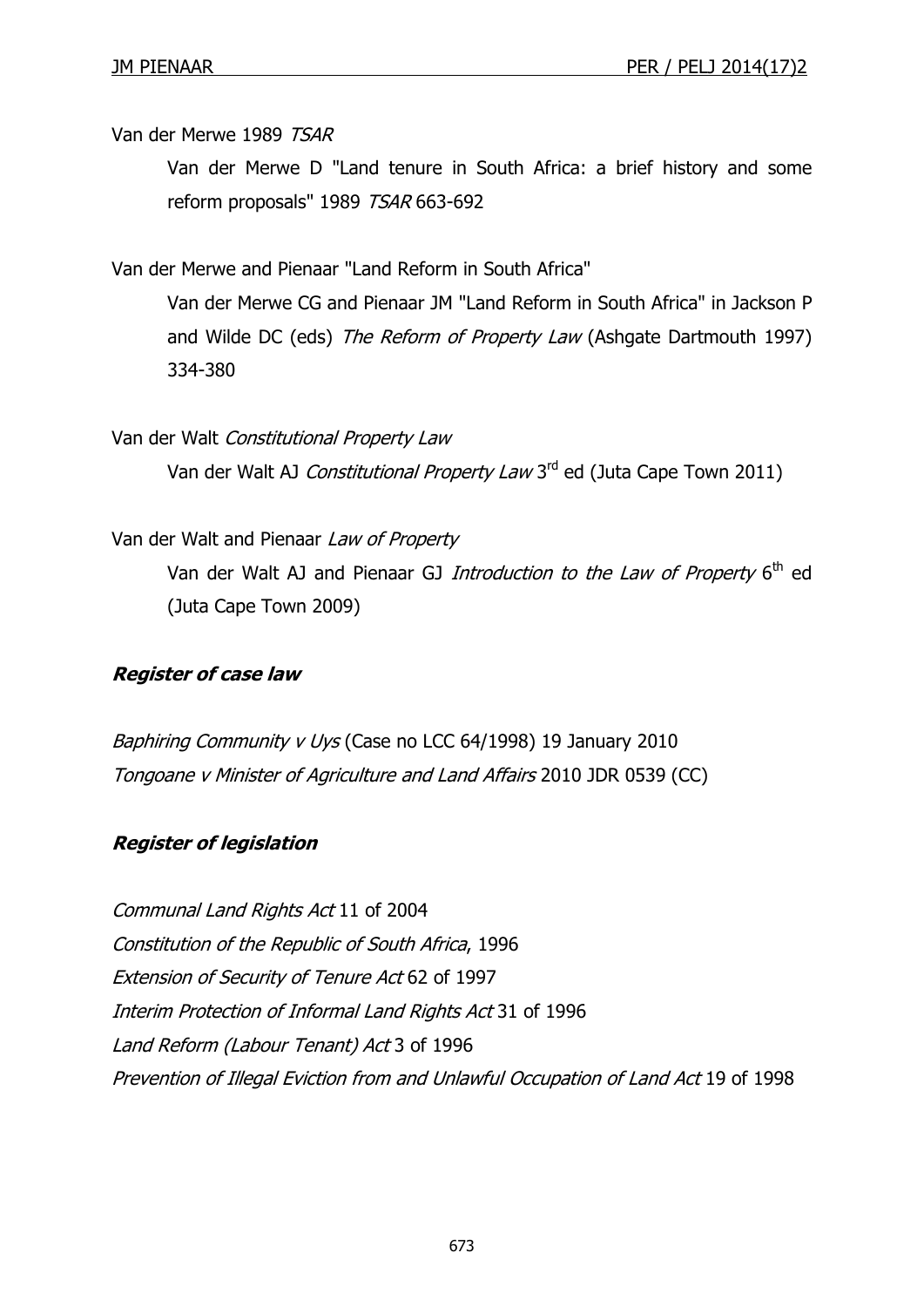# **Register of government publications and policy documents**

Comprehensive Rural Development Programme (2009) Draft Tenure Security Bill 2010 Draft Tenure Security Policy (2010) (GN 1118 in GG 33894 of 24 December 2010) Green Paper on Land Reform (2011) Strategic Plan for Period 2010-2013 (2009)

# **Register of internet resources**

Cousins and Hall 2011 www.plaas.org.za

Cousins B and Hall R 2011 Rights without Illusions: The Potential and Limits of Rights-based Approaches to Securing Land Tenure in Rural South Africa - PLAAS Working Paper 18 www.plaas.org.za/pubs/wp/WP18Cousins-Hall052011.pdf [date of use 2 Jun 2011]

#### Kane-Berman 2012 www.businessday.co.za

Kane-Berman J 2012 Can Government Learn from its Mistakes on Land Reform? South African Institute of Race Relations www.businessday.co.za/articles/Content.aspx?id=1666526 [date of use 16 Jul 2012]

#### Minister and DRLDR 2009 www.pmg.org.za

Minister and Department of Rural Development and Land Reform 2009 Minister and Department of Rural Development and Land Reform's Responses to Issues Around Restitution, Land Claims, Projects and Recapitalization, 17 November 2009 www.pmg.org.za/report/20091117-department-ruraldevelopment-land-reform [date of use 13 Apr 2010]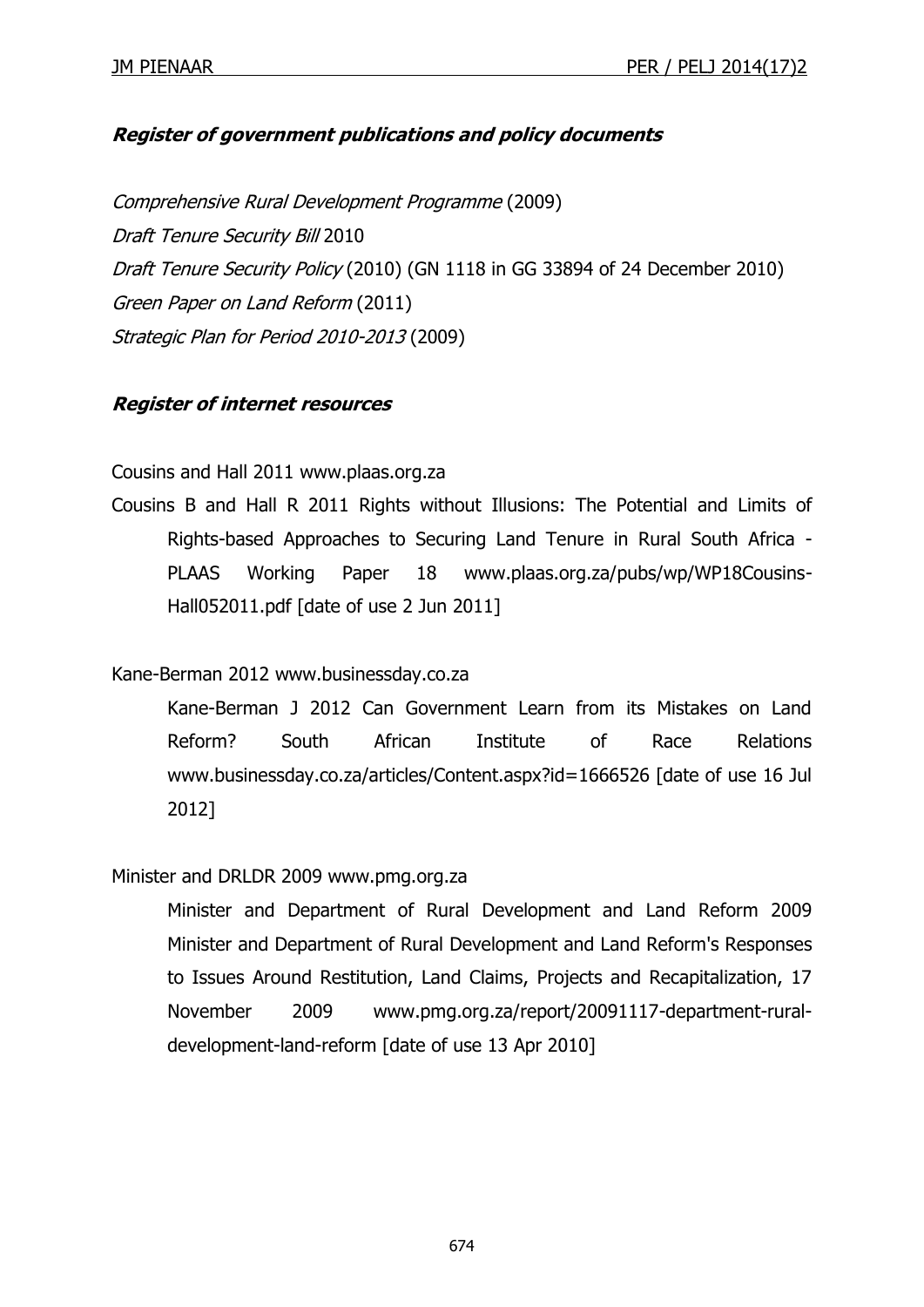# NPC 2011 www.npconline.co.za

National Planning Commission 2011 National Development Plan 2030: Our Future - Make It Work www.npconline.co.za/pebble.asp?relid=757 [date of use 26 Aug 2012]

# **List of abbreviations**

| <b>DRDLR</b>    | Department of Rural Development and Land Reform                     |
|-----------------|---------------------------------------------------------------------|
| <b>ESTA</b>     | Extension of Security of Tenure Act                                 |
| <b>NPC</b>      | National Planning Commission                                        |
| <b>PIE</b>      | Prevention of Illegal Eviction from and Unlawful Occupation of Land |
|                 | Act                                                                 |
| <b>SAPL</b>     | South African Public Law                                            |
| <b>Stell LR</b> | Stellenbosch Law Review                                             |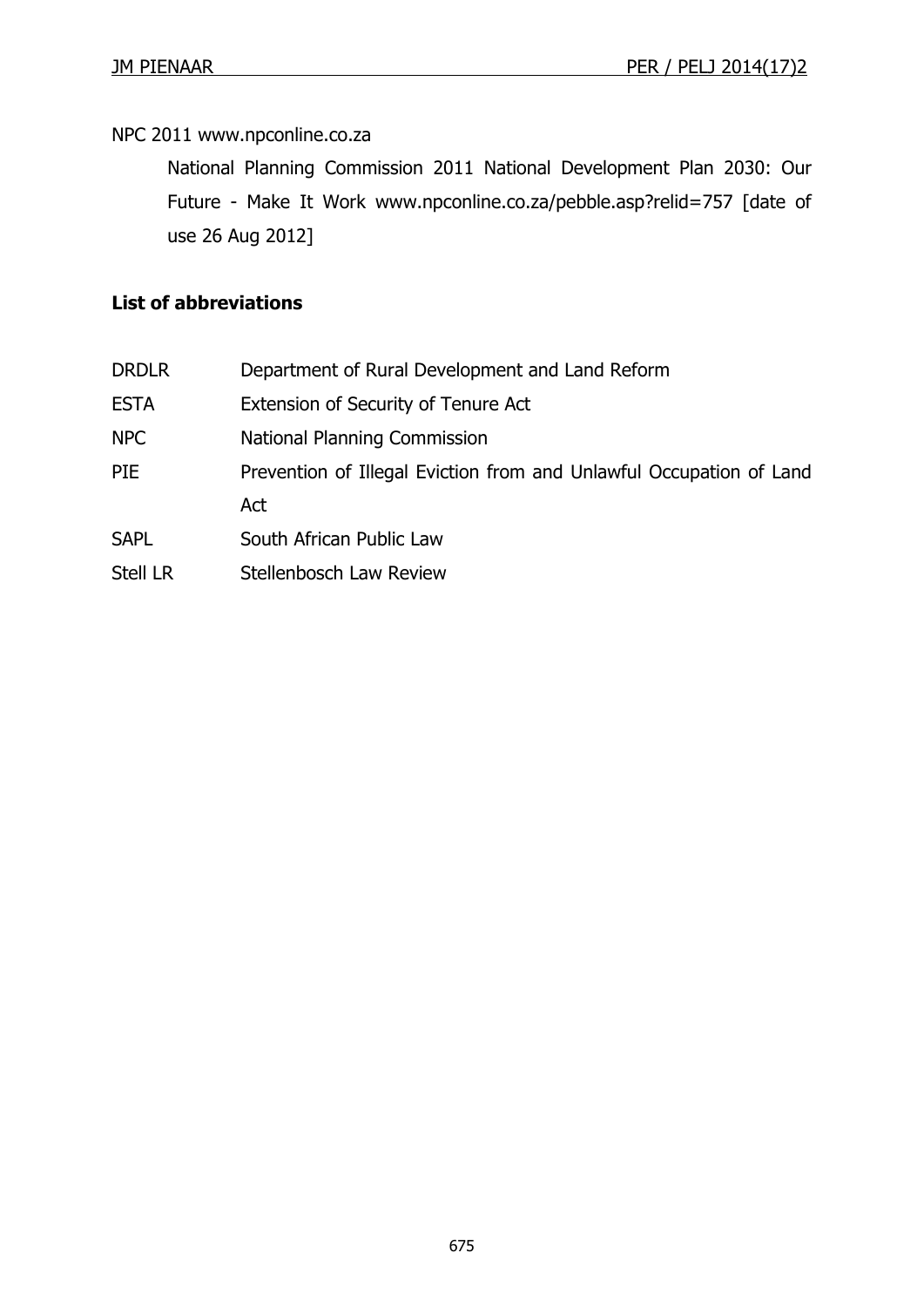# **THE MECHANICS OF INTERVENTION AND THE GREEN PAPER ON LAND REFORM**

# **Juanita M Pienaar**

#### **SUMMARY**

1

The South African land control system has always, to some extent, been interfered with by government. Interventions in the course of the twentieth century in particular have resulted in an unequal, fragmented and diverse land control system. The law has been integral to this process. Since 1994, within a constitutional paradigm, interventions have been aimed at untangling the complex web of landrelated measures so as to affect an equitable, co-ordinated and less complex land system. In this process law - including policy documents, plans, programmes and legislative measures - is again integral. The aim of this contribution is to ascertain whether, under the present government, the mechanics of intervention within the land reform arena have resulted overall in a sensible, workable framework within which challenges and weaknesses linked to land reform can be addressed effectively. In this regard both the structural and material dimensions of recent interventions are set out. Within this context the most recent intervention dealing with land reform in particular, the *Green Paper on Land Reform* of 2011, is placed in perspective and investigated further in light of the recent National Development Plan. Specific themes that have resonated in the recent mechanics of intervention, as well as the persons and communities who stand to be affected by them and the possible extent of their collective impact, are thereafter discussed. Due to the general vagueness of the *Green Paper* and its lack of depth and detail, the extent of the impact of the recent measures cannot be ascertained fully. The alignment of the new bodies and institutions proposed by and their contribution to actually addressing the challenges identified in the *Green Paper* are furthermore problematic and disappointing. Excluding vast portions of rural land comprising communal areas from all of the recent tenure-related measures is especially disconcerting. Clearly, huge gaps prevail in the resultant framework. Overall, the analysis of the recent structural

<sup>×</sup> Juanita M Pienaar. B.Iuris (cum laude), LL.B, LL.M, LL.D, Professor, Department of Private Law, Stellenbosch University. Email: jmp@sun.ac.za.